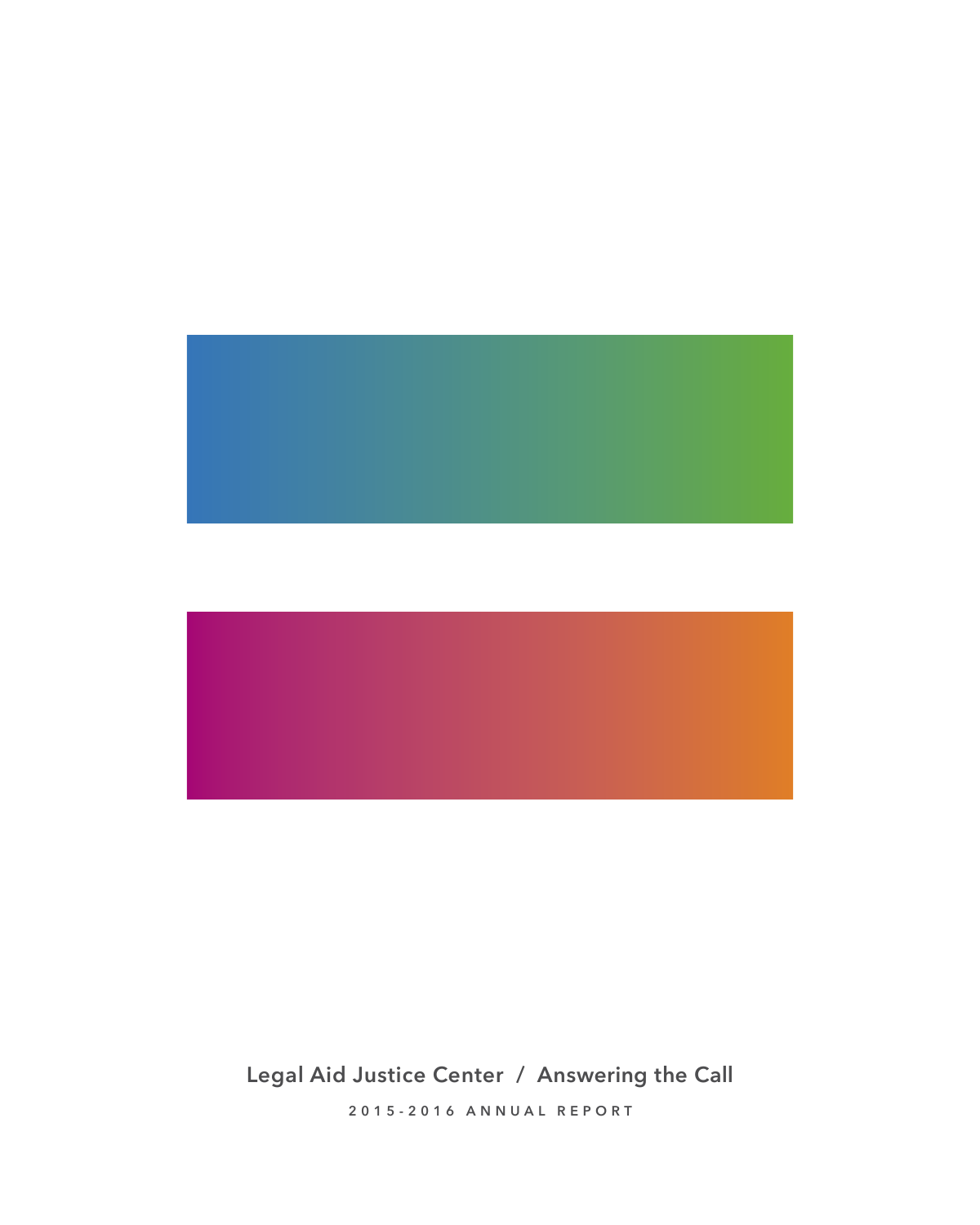Dear Friends and Supporters,

Beloved PBS children's television host, Fred Rogers, said: "When I was a boy and I would see scary things in the news, my mother would say to me, 'Look for the helpers. You will always find people who are helping.' To this day… I remember my mother's words, and I am always comforted by realizing that there are still so many helpers—so many caring people in this world."

Having spent my career in public interest law, it has been especially moving to see recent images in the news of lawyers being "helpers" in times of national uncertainty. Because of these news stories, you now know what those of us at the Legal Aid Justice Center have long known about our colleagues and fellow advocates: **In times of trouble, we run toward it, seeking fairness and justice for our clients.**

In this annual report, we will introduce to you a few of the stories from 2015 and 2016 that have inspired and motivated us the most—those of our clients and our supporters.

We are inspired to work harder every day by the resilience and determination of our clients, and bringing them justice is the best reward we could receive. We hold the utmost appreciation for our volunteers, generous donors, supporting organizations and strategic partners for their investment in those victories—they are essential to our ability to seek justice for members of our community and others facing similar struggles. We receive no federal Legal Services Corporation funding, so we rely on our supporters' generosity and altruism to allow us to continue pushing for a better Virginia.

Thank you to all of you—our clients, supporters, and friends—for all that you do in Virginia and beyond. **You, too, are "helpers," the caring people** 



**in this world.** 

May Bank

Mary Bauer



## **Executive Director**

### **Contents**

How can I keep my home? How can my child learn from his mistakes? How can I provide for and protect my family? How can I keep my family healthy?

- **A letter from our Executive Director 01**
- **Answering the call: Our clients and supporters 02**

- **Highlights from 2015 and 2016 10**
- **Our programs 12**
- **2015 & 2016 Financial Data 14**
- **2015 & 2016 Donors 16**
- **Board of Directors, Advisors & Staff 25**

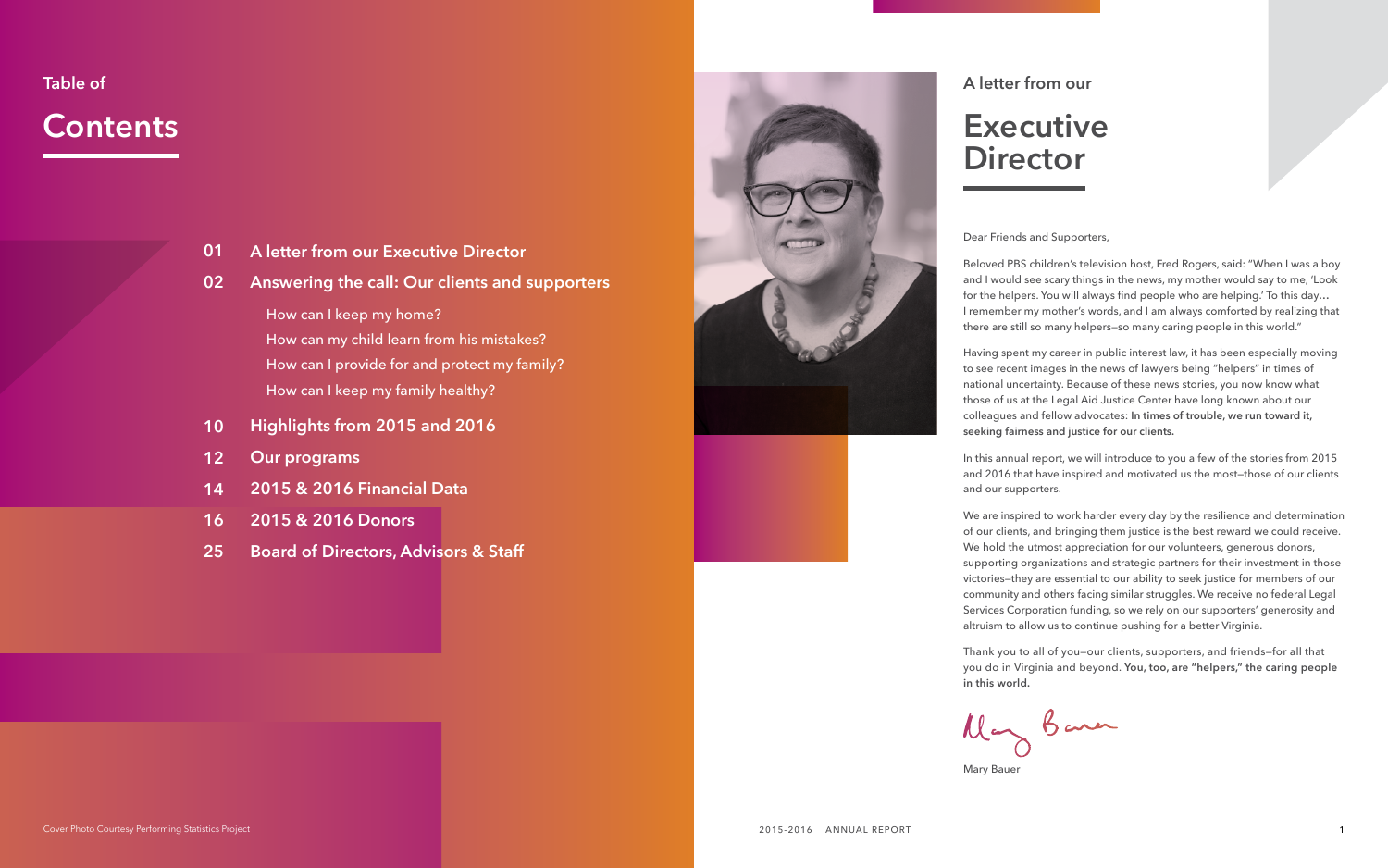After her husband died, Charlotte Pierceall came to us for help in appealing an eviction order that would have put her out of the home her family had shared for 40 years. The home had been foreclosed upon following the death of Charlotte's husband by a bank that had issued a "reverse mortgage" on the property. The bank had already obtained an eviction order at trial when Charlotte first met with her Legal Aid Justice Center attorney, Brenda Castañeda.

Brenda was able to help Charlotte reach an agreement with the bank that rescinded the foreclosure and allowed Charlotte to remain in her home. Brenda was also able to help push the U.S. Department of Housing and Urban Development to revise regulations on reverse mortgages, like the one issued on Charlotte's home. The revised regulations are now consistent with Congress's stated intent to

protect surviving spouses, like Charlotte, in these transactions. These regulatory changes at the federal level will help thousands of other homeowners in Charlotte's situation avoid the kind of crisis she faced.

Our supporters Karen Moran and, her husband, Wistar Morris—an attorney and personal investment advisor, respectively—appreciate the complexity of financial instruments like reverse mortgages. They know how difficult it can be, even for the most financially savvy among us, to evaluate all potential risks of complex transactions at their outset. The Legal Aid Justice Center's low-income clients are very unlikely to have been able to afford an advocate or advisor when signing an agreement. But our Economic Justice Program (EJP) attorneys, like EJP Legal Director Brenda, are there to help when things have gone wrong and the stakes are highest.

Charlotte Pierceall is just one of the 10,290 people that the Legal Aid Justice Center helped in 2015 & 2016. And Karen Moran and Wistar Morris are among almost 1,100 individual donors who helped make equal justice a reality for low-income community members, like Charlotte, who needed our help.

# **How can I keep my home?**



**"It's hard to imagine dealing with a serious legal conflict without the help of a lawyer. We are proud to support the Legal Aid Justice Center's work so that more members of our community can get advice on problems threatening their families' financial stability and peace of mind."** 

– Karen Moran and Wistar Morris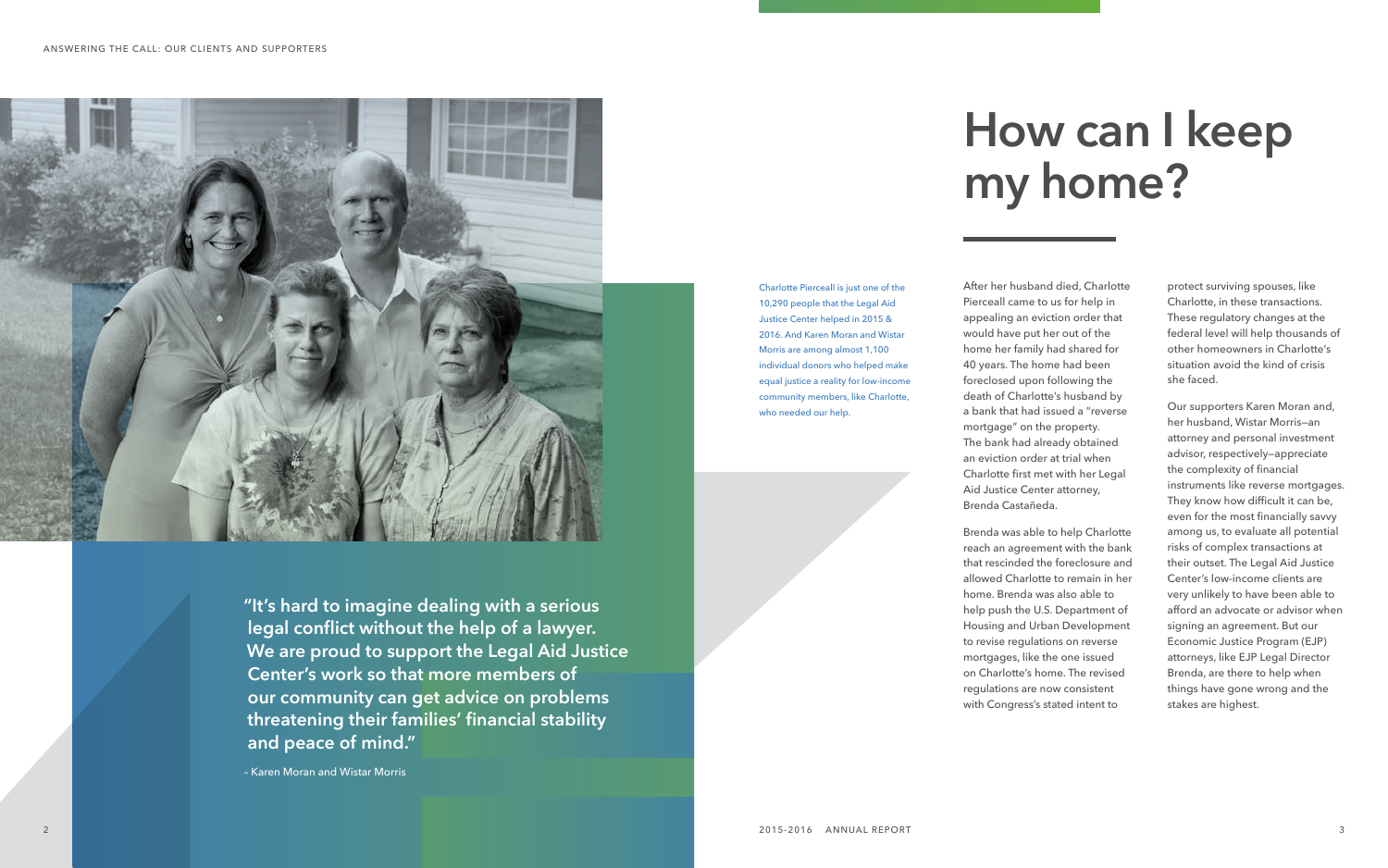In 2015, 78.3% of youth released from a juvenile prison in Virginia were re-arrested within 36 months of their release. Further, the Center for Public Integrity reported in spring 2015 that, at nearly three times the national rate, Virginia schools had the single highest rate in the nation for student referrals to law enforcement. This makes Virginia the nation's poster child in what is known as the "school-toprison pipeline."

In 2015 and 2016, our JustChildren team helped build a diverse nonpartisan coalition, made up of advocates on both the left and right, policy and fiscal analysts, associations of professionals who work with young people, faithbased groups, and artists, and launched the RISE (Reinvest in Supportive Environments) for Youth campaign. In 2015, RISE for Youth saw its first major policy success when it advocated for reforms to Virginia's juvenile justice lengthof-stay guidelines, resulting in

dramatically shorter prison stays for youth. In 2016, the campaign saw a major breakthrough with the planned closure of one of Virginia's two remaining juvenile prisons and capture of the savings from that closure to invest in youth services. Also in 2016, LAJC helped launch Youth for Rise Advocacy network, a way for youth and young adults affected by the juvenile justice system to connect and advocate.

Statewide legislative advocacy is just one of the ways our JustChildren team helps Virginia's children and their families, as well as helping our low-income clients enroll in school, stay in school, and obtain services to help them finish school. On top of promoting policy reforms, we help and support youth, parents, attorneys, and service providers to be effective advocates for themselves and for young people. We could not do any of this important work without your help and support.

Top Right: Del. Jennifer McClellan meets with youth from Youth for RISE to hear their thoughts on youth incarceration and the school to prison pipeline. Del. McClellan sponsored several bills in 2015 and 2016 aimed at reducing youth incarceration.



# **How can my child learn from his mistakes?**

Left: In the summer of 2015, JustChildren advocates worked with Art180 on a collaborative project called *Performing Statistics*. Incarcerated youth produced artwork, which was featured at community events all over the state and brought artists, advocates, teachers, teens, policymakers and police together to talk about alternatives to juvenile detention.

Photo Courtesy Performing Statistics Project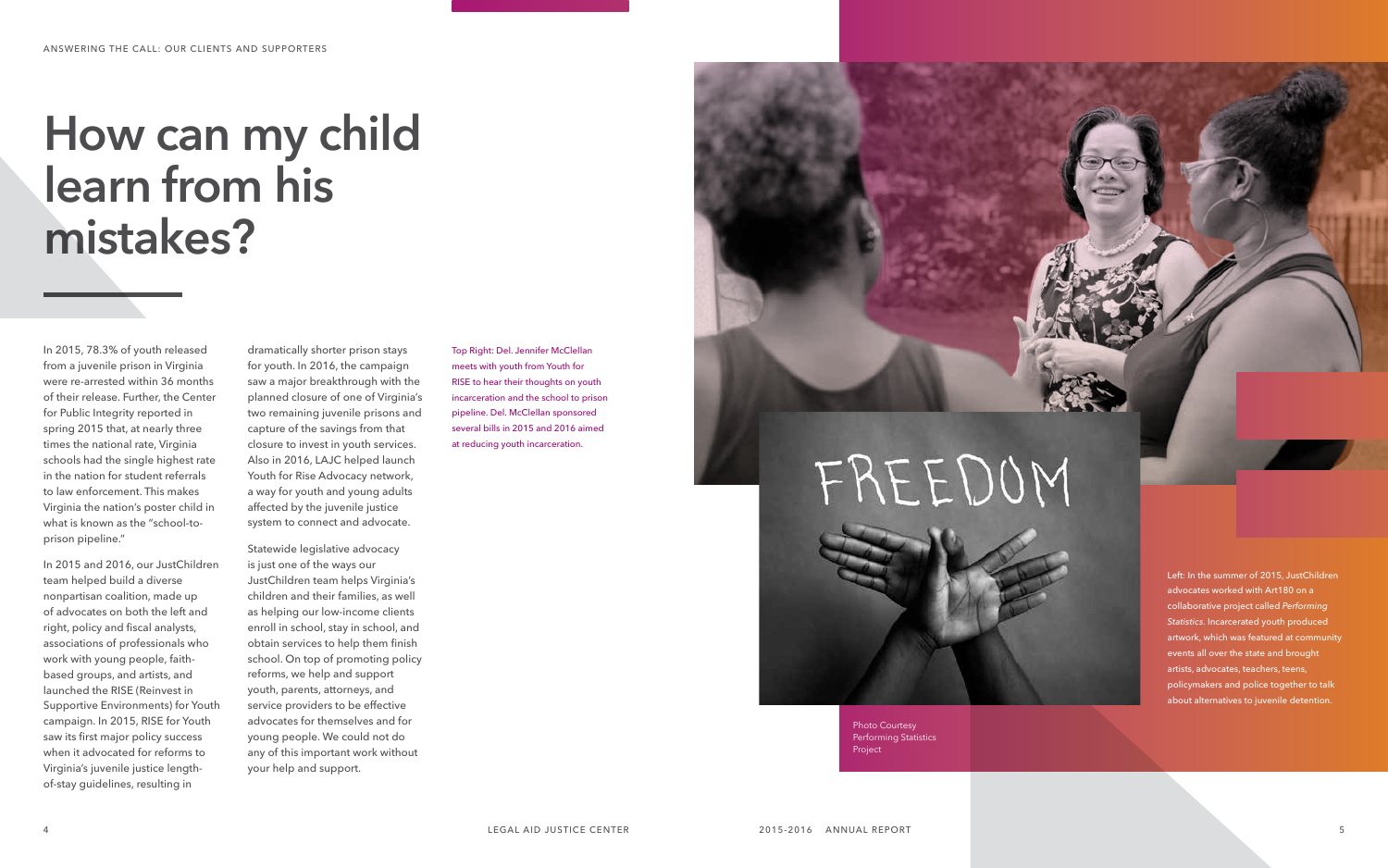Our client Chely originally met with Legal Aid Justice Center lawyer, Nick Marritz, seeking help in recovering months of unpaid wages from her former employer, a local catering company. Nick helped Chely to win a judgment in federal court, and the catering company is currently paying Chely a settlement of more than \$11,000.

Often, the initial problem that our clients seek help with is just one of several interlocking problems where an advocate's assistance can make a real difference. Nick continues to assist Chely by working with a pro bono attorney to help Chely apply for an immigration status for her nineyear-old daughter Luna that would enable her daughter to obtain a green card. Nick's work is assisting with additional legal issues

that could help Luna to have a significantly safer and more stable childhood and freeing Chely from worry that her young daughter might be deported back to Mexico without a parent there who is willing and able to care for her.

We could not have expanded the range of services provided to our low-income neighbors without the generosity and encouragement of supporters like Ofelia Calderon. Ofelia is a leading immigrationlaw expert in the Northern Virginia area, and is deeply committed to improving the lives of her fellow residents of Falls Church, where our Northern Virginia office is located. Ofelia serves as a skilled mentor to less-experienced advocates, and provides great insights into how we can best serve our low-income immigrant client community.

Ofelia Calderon is a private immigration attorney and a founding member of our Northern Virginia fundraising advisory council. Ofelia's support and expertise help us better meet the legal needs of immigrant clients like Chely [and Luna].

# **How can I provide for and protect my family?**

**"I support the Legal Aid Justice Center, because I believe strongly in its mission to seek justice for vulnerable members of our communities. In Northern Virginia, legal aid's community organizers and legal advocates do outstanding work helping immigrants understand and protect their rights."**

– Ofelia Calderon

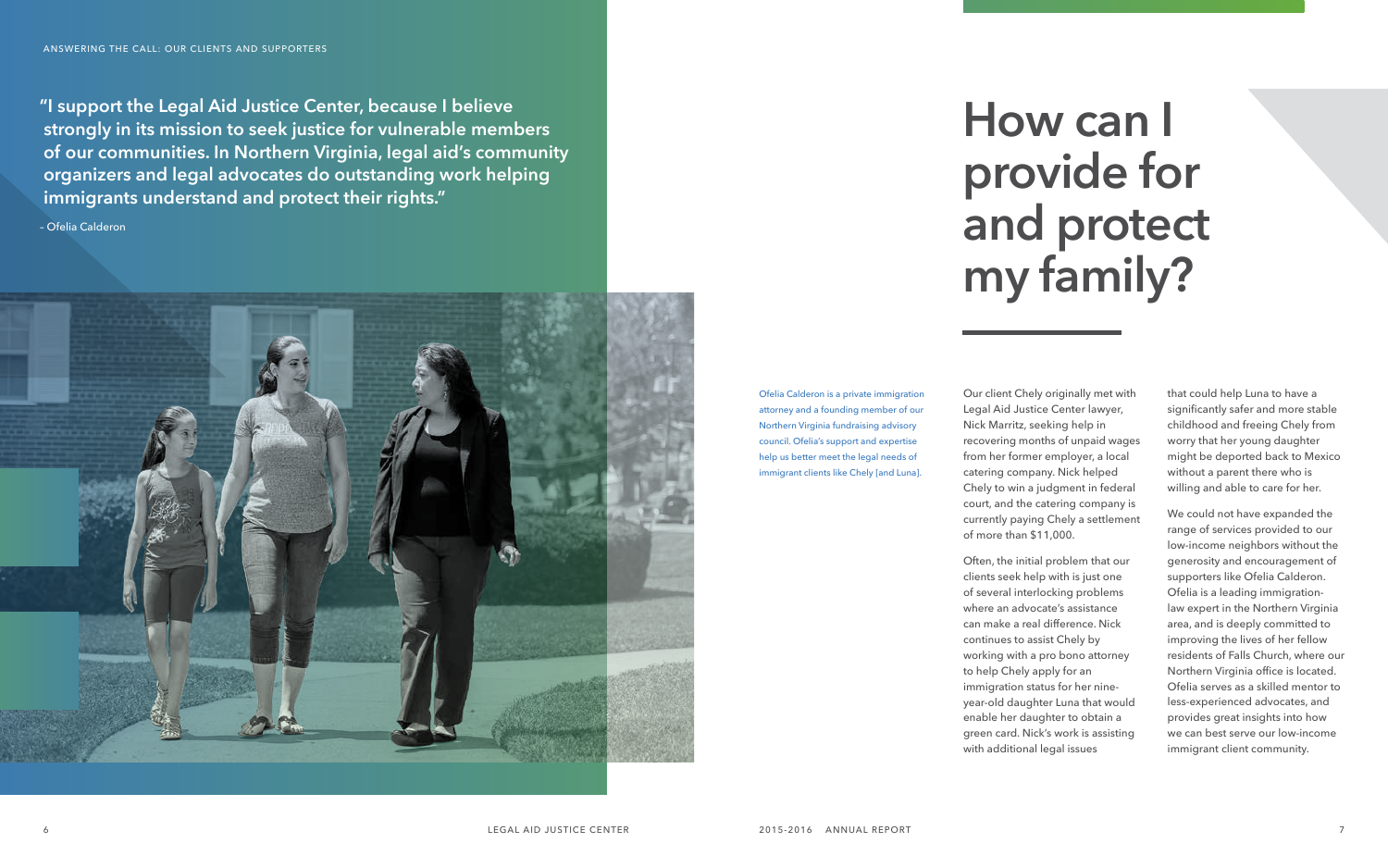Your support helps ensure that our low-income clients receive better medical care. When Parwiz Mirzabig applied for insurance coverage for his infant son, Adibullah, the application was rejected. Fortunately, a pediatric social worker at UVA Health System knew to refer Parwiz's problem to Mary Frances Charlton, an attorney at the Legal Aid Justice Center, who was able to successfully appeal Adibullah's benefits denial.

Parwiz served in the United States military in his home country of Afghanistan. In 2015, Parwiz and his family, including baby Adibullah, were relocated to central Virginia from Afghanistan as refugees. Mary Frances was able to secure Adibullah's coverage by Virginia's FAMIS program (our state program for providing health insurance to children from families earning less than 200% of the federal poverty level). She

also ensured that these insurance benefits applied retroactively, meaning all previous bills for his Adibullah's care were covered.

Mary Frances is part of the Legal Aid Justice Center's medical-legal partnership with the University of Virginia's School of Medicine and School of Law. Legal Aid lawyers teach doctors, social workers, medical students, and law students how to spot common legal issues—like Parwiz's problem securing medical insurance—that may affect patient health, and then take referrals when patients need help. Other common issues impacting health include special education, housing, public benefits, and employment. Our advocates also help low-income elders with health-related legal issues, and we help low-income Virginians apply for insurance coverage and other benefits that support their health.

# **How can I keep my family healthy?**

Dr. Diane Pappas meets with Parwiz across from LAJC's offices. Dr. Pappas is an Associate Professor of Pediatrics at UVA. More than a decade ago, she helped to found the medical-legal partnership between UVA Medical School, UVA School of Law, and the Legal Aid Justice Center.

### **"It breaks my heart to think that patients needing medical attention often forego treatment because they do not have insurance."**

– Diane Pappas

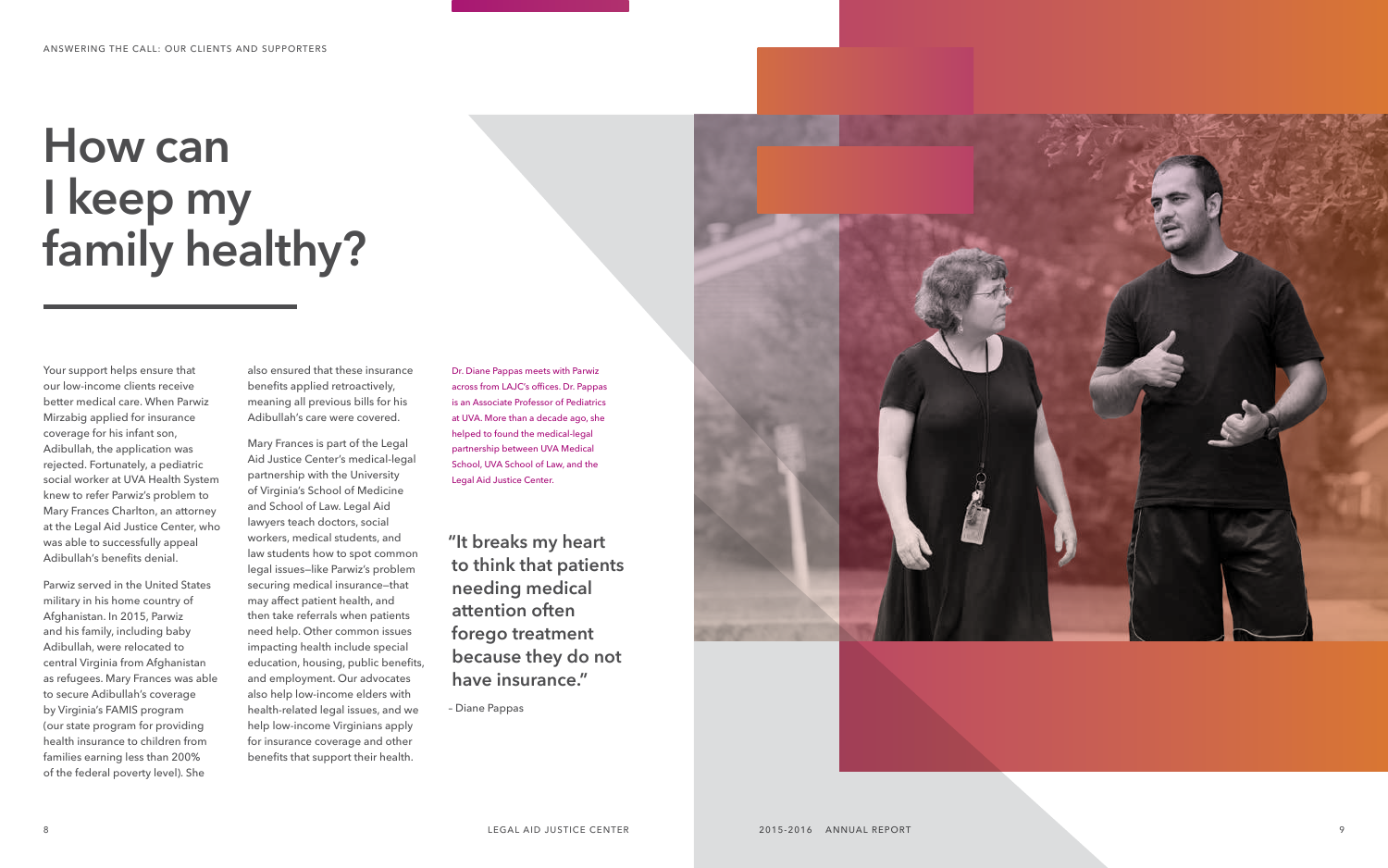In 2015 and 2016, our advocates closed **3,833 cases** benefiting over **10,290 Virginia residents** and generating nearly **\$22 million in economic benefits** or savings; we also reached over 60,000 low-income community members with information about their legal rights.



## **U.S. Customs and Border Protection**

# **Community Service**

## **Length of Stay Guidelines**

## **Collection Violations**

We won a **\$782K judgment** on behalf of **200 guest workers** brought to the United States from Guatemala to plant trees who were illegally charged fees, and were not paid in compliance with applicable laws.

> In settlement of claims we have brought, Richmond Public Schools have agreed to improve **policies for non-native English speaking student families**, and also to provide **basic due process protections** to students charged (but not convicted) of certain crimes, who were previously routinely reassigned to home instruction.

We favorably settled **housing discrimination and civil rights claims** of 33 Richmond-based mobile home park residents; the City of Richmond will pay \$55K in damages, make repairs, and take steps to ensure future compliance with federal law.



We favorably settled a federal suit against a group of attorneys involved in a fraudulent debt-settlement scheme, in concert with Morgan Drexen—currently in bankruptcy proceedings following a large Consumer Finance Protection Bureau judgment against it—for **defrauding our elderly client** out of thousands of dollars of her Social Security income over a four-year period.



A bill we worked on and supported was signed into law and went into effect July 1, 2016, relieving state funded school resource officers (police in schools) of the duty to enforce **student codes of conduct.** This is important because when police enforce codes of conduct, ordinary misbehavior in school is criminalized.



We favorably settled a class-action suit against IQ Data, a debt collector for a landlord in Northern Virginia, alleging **violations of the Fair Debt Collection Practices Act**, including \$125K in damages for the class, and other concessions.

We favorably settled a suit alleging that U.S. Customs and Border Protection agents **unlawfully detained** a 4-year-old U.S. citizen and deported her back to Guatemala rather than allowing her to be reunited with her parents.



We favorably settled a suit against one of the largest apartment complexes in Fairfax County that was **charging tenants illegal air condition fees**; our clients received compensation, and the landlord made changes to its standard lease.

Our advocacy helped motivate top members of Governor McAuliffe's administration to prioritize **schoolto-prison-pipeline** issues.





We actively supported the Governor's 2016 proposal to close **Virginia's juvenile prisons** and to reinvest the savings from closing the prisons into developing more child-appropriate community services. As a result in 2017, the state closed one of the two remaining juvenile prisons and reiterated their commitment to reinvest the savings in community-based care.



We successfully advocated for \$25,000 in funding for national experts to conduct an independent assessment of our local Charlottesville police force, and provide **training in effective youth interactions.**

In response to our advocacy, after more than 15 years, Virginia adopted **new "length of stay" guidelines** for juvenile offenders; projected lengths-of-stay under the revised guidelines are significantly shorter, and in line with the most recent and best research.

Our advocates helped to successfully push for legislation limiting the **harmful use of seclusion and physical restraint** in Virginia public schools.

# **Scott v. Clarke**

We favorably settled a federal class-action suit, *Scott v. Clarke*, alleging **inadequate medical care at Fluvanna Correctional Center for Women** in violation of the U.S. Constitution's prohibition on cruel and unusual punishment. (Note: the state has failed to live up to their end of the settlement agreement, and an enforcement action has been filed.)



10 LEGAL AID JUSTICE CENTER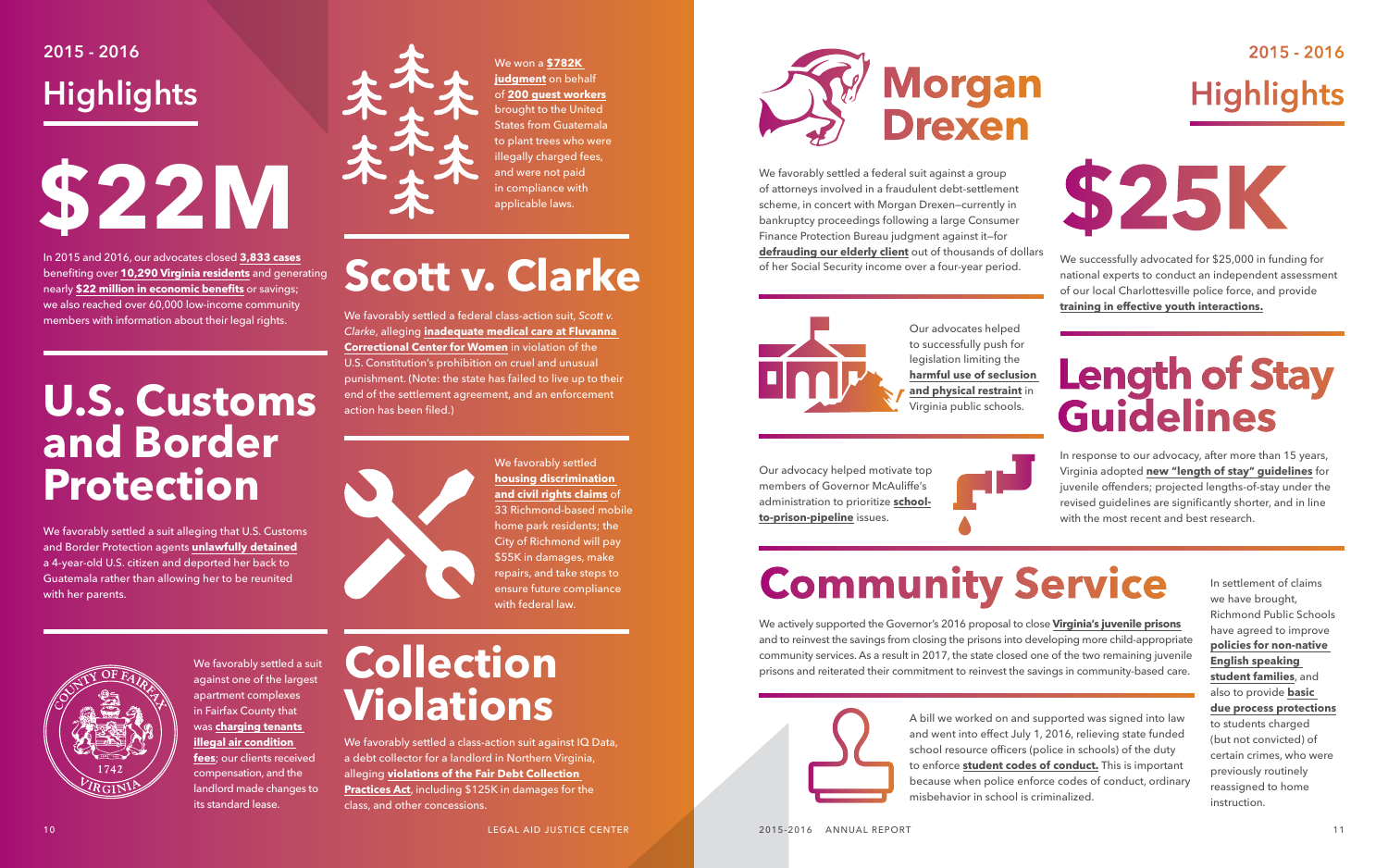**the Legal Aid Justice Center has been providing legal representation for low-income Virginia residents. We are celebrating our 50th anniversary in 2017. Our mission continues to be seeking equal justice for all by**  *solving clients' legal problems, strengthening the voices of low-income communities, and rooting out the inequities that keep people in poverty***. With help from supporters like you, we carry out this mission through our work in the following four program areas:**

## **Our Programs**



INCE 961

## **Civil Rights & Racial Justice**

Officially launched in early 2017 with the hiring of a new legal director, the focus of our **Civil Rights & Racial Justice** program has been central to our mission for many years. Our Civil Rights & Racial Justice advocates seek to end the criminalization of poverty in Virginia by exposing and addressing the connections among policing, poverty, race, and injustice. Through a strategic mix of community organizing, local and statewide policy advocacy, and impact litigation, we seek to reform our criminal justice system's over-reliance on incarceration and to dismantle systems of racial injustice.



**JustChildren**, Virginia's largest children's law program, relies on a range of strategies to make sure our most vulnerable young people receive the services and support they need to lead successful lives in their communities. Our JustChildren advocates: help our clients enroll in school, stay in school, and obtain services to help them finish school; prepare and distribute educational materials for youth, parents, attorneys, and service providers and train them to be effective advocates for themselves and for young people; support parents and community leaders in calling for improvements to the local and state systems that provide services to youth living in poverty; and promote public policies and systemic reforms that keep children in school and living successfully in their communities.

## **Economic Justice**

Our **Economic Justice** advocates provide assistance to Central Virginia clients facing legal problems in housing, public benefits, employment, healthcare, consumer protection, and elder law issues, and engages in systemic advocacy in these areas. We also provide outreach and education to community members and social service workers to increase community capacity for solving problems in these areas, and collaborate with private attorneys, law schools, and social service agencies.

## **Immigrant Advocacy**

Our **Immigrant Advocacy** program supports low income immigrants in their efforts to find justice and fair treatment. In addition to representing clients with individual legal issues, we promote systemic reforms to reduce the abuse and exploitation of immigrants, and work for comprehensive immigration reform. IAP represents low-wage immigrants in legal proceedings, counsels them about their rights under federal and state law, recovers unpaid wages they have earned, and fights workplace and housing discrimination. The program empowers communities being targeted by immigration enforcement to prepare for the worst, assert their constitutional rights, and protect their families; it also includes efforts to help refugee minors establish permanent resident status.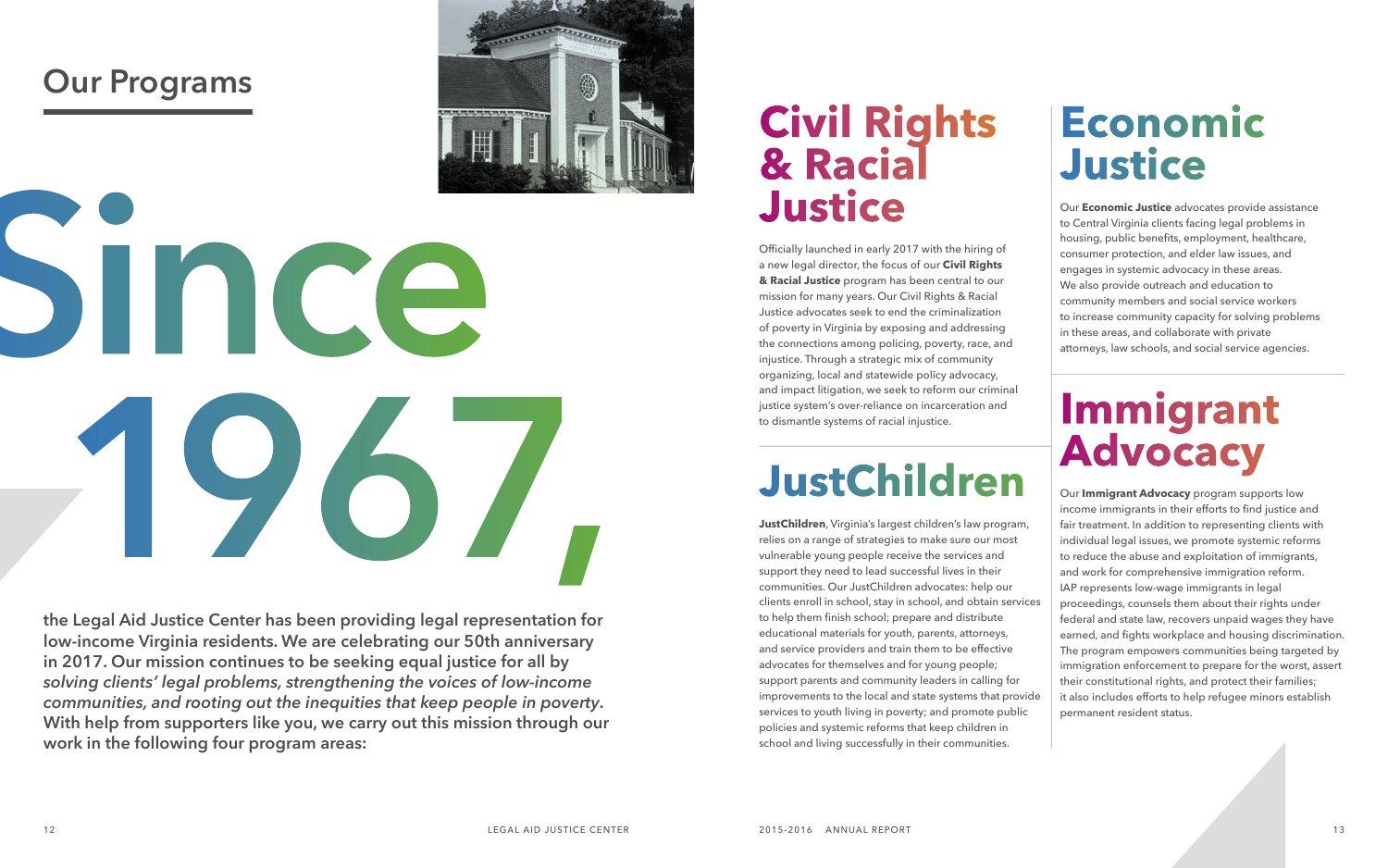| 2015           | 2016           |
|----------------|----------------|
| \$3,228,332.06 | \$3,584,036.28 |
| \$2,091,738.38 | \$2,130,814.38 |
| \$2,082,826.56 | \$1,951,660.34 |
| \$7,402,897.00 | \$7,666,511.00 |

| <b>Financials</b>                                                                                                               |                                                     |                                                                                  |                                                    | 2016<br>2015                                                                                                           |                                |                                                                              |
|---------------------------------------------------------------------------------------------------------------------------------|-----------------------------------------------------|----------------------------------------------------------------------------------|----------------------------------------------------|------------------------------------------------------------------------------------------------------------------------|--------------------------------|------------------------------------------------------------------------------|
| Revenues _________<br>4,000,000<br>3,000,000                                                                                    |                                                     | 2015 Fiscal Year Total                                                           |                                                    | \$7,717,960.00 \$8,153,408.11<br>2016 Fiscal Year Total                                                                |                                |                                                                              |
| 2,000,000<br>1,000,000<br>$\mathsf{O}\xspace$<br>Government<br>\$2,115,769.00<br>\$2,199,477.04<br><b>Expenses</b><br>8,000,000 | <b>Donations</b><br>\$664,541.00<br>\$936,711.57    | <b>Foundations</b><br>\$1,271,056.00<br>\$1,712,474.09<br>2015 Fiscal Year Total | Other<br>\$272,416.00<br>\$242,651.41              | <b>Donated Services</b><br>\$3,394,178.00<br>\$3,062,094.00<br>\$7,402,897.00 \$7,666,511.00<br>2016 Fiscal Year Total | <b>Expenses by</b><br>Program  | Economic<br>Justice<br>Immigrant<br>Advocacy<br>JustChildren<br><b>TOTAL</b> |
| 7,000,000<br>6,000,000<br>5,000,000<br>4,000,000<br>3,000,000<br>2,000,000<br>1,000,000<br>$\boldsymbol{0}$                     | <b>Programs</b><br>\$6,866,713.00<br>\$7,080,281.00 | Administration<br>\$257,284.00<br>\$301,074.00                                   | <b>Fundraising</b><br>\$278,900.00<br>\$285,156.00 |                                                                                                                        | <b>Expenses by</b><br>Location | Charlottesville<br><b>NoVA</b><br>Richmond<br>Petersburg<br><b>TOTAL</b>     |

| 2016           | 2015           |
|----------------|----------------|
| \$2,348,923.51 | \$1,884,313.09 |
| \$2,209,867.54 | \$2,535,829.43 |
| \$2,634,440.68 | \$2,504,134.83 |
| \$473,279.27   | \$478,619.65   |
| \$7,666,511.00 | \$7.402.897.00 |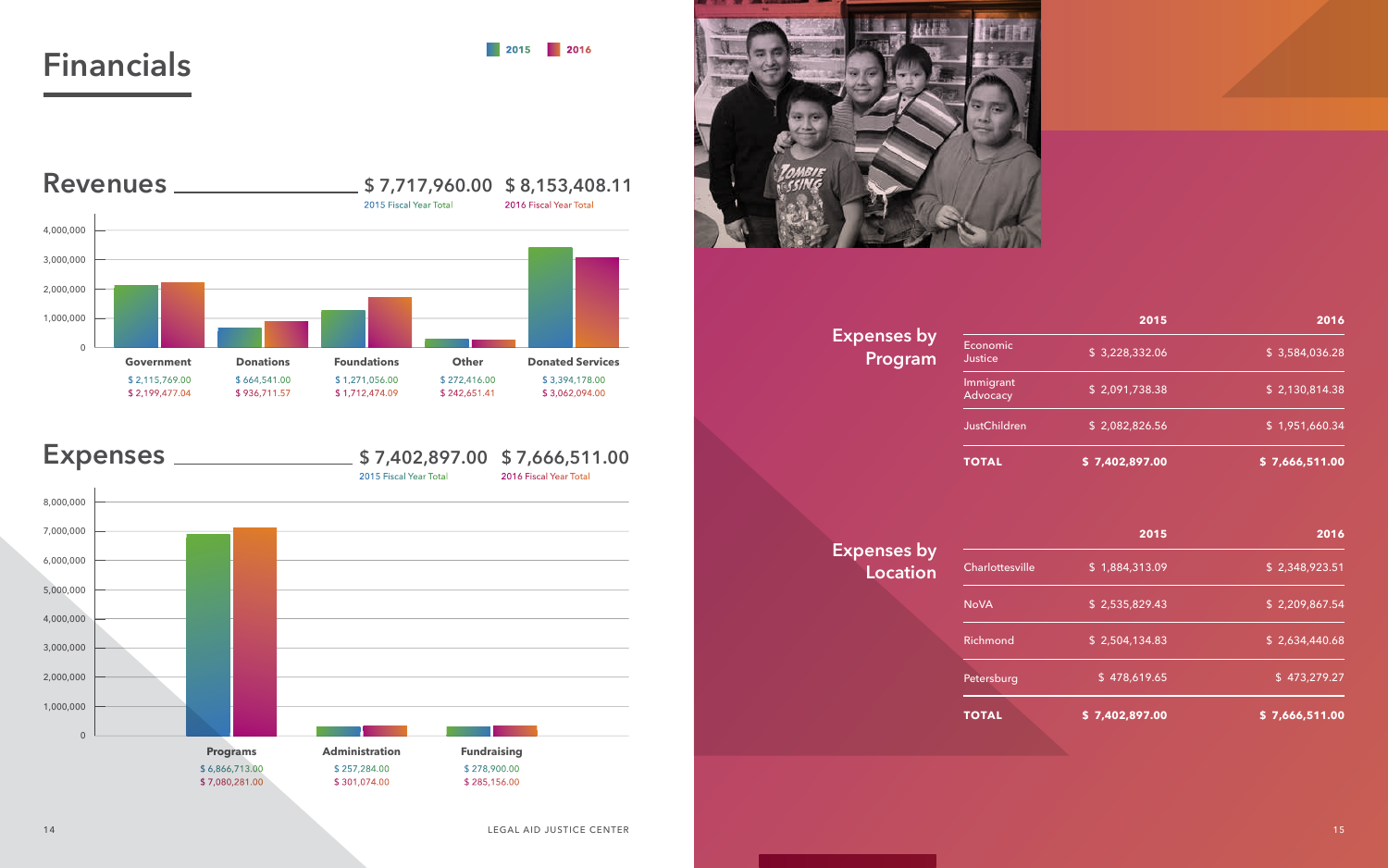Helen and David Parrish Susan and Lewis Payne Ronna S. Pazdral Shauna and Karl Peet Althea Randolph Judy Rasmussen Pat and Rick Richmond Catherine Rotolo Mary Scott and John Birdsall Shelah Scott Jannene Shannon and Robert Sack Maria and W.Y. Smith Virginia Sullivan Betsy and Jay Swett Elsie and MacThompson Hans Tiefel Richard and Nora Trodden Abigail Turner and David Watson Kelly Voss and Steve Kaplan Mary Walter and George Yin Nancy and William Wardle Madelyn Wessel Mary Wickham Thomas Williamson Pillsbury Winthrop Betsy Woodard Elizabeth Woodard Keith Woodard Toby and Michael Zakin Carter Ziegler Anonymous

### **Partner in Giving**

Michael Armstrong Sarah Bedford and James Scott Dawn-Marie Bey Margaret and Chris Block Nora Brookfield and Jack Bocock Priscilla Burbank and Michael Schewel Douglas Callaway Tennille Checkovich Mary Chinn Tom Cogill Josephine Conover and Jeff Erkelens Elizabeth Courain and David Lee Carol Crayton Virginia Daugherty and John Conover Craig Davis Christine Dawson Eduard and Francesca

De Lange

Angela Dempsey Geraldine Doetzer Diego Duran Kate Duvall and Dan Epstein Kimberly and Robert Emery Rose Emery Ali and Shawn Fannon Dolores Flamiano and Thomas Domonoske Ariana Flores Robert Follek Genevieve Fraiman Kathryn and Rob Freer Pamela Friedman and Ronald Bailey Martha Fruehauf Erin Garcia Andrea Gavin Louanna Goolsby Beverly Gunther Vanita Gupta and Chinh Le Nancy D. Hall Carol and Robert Hiett Anne Holton and Tim Kaine J&E Berkley Foundation Amber and Waldo Jaquith Kimberly Jones Leeann and Mike Klein Susan and Mike Kruse Elizabeth Lacy Etta Legner Sharon Lever Kim MacLeod Christopher Malone Cyndy and David Martin Jeanne and Robert Maushammer

Stephen McCandless Anne McDougall Kathryn and Larry McElwain Patricia Merrill Sue Messmer Phoebe and Raymond Meyer Cecilia Mills and Philip Schrodt Janet and John Morgan Samantha and Stephen Otero The Varner / Pagels Family Jan Madeleine Paynter JoAnn and Scott Perry Jonathan Petty Barbara Picard Monica Prichard Timothy Read Janice Redinger Mary Reiman William Robinson Steven and Karin Rose Virginia Rovnyak Liz Ryan

Uraynab Said Lori Shinseki and Timothy Heaphy Jennifer and Bryan Slaughter Helen and George Snyder Martha and Philip Stafford Holly Stancil Elyse Stiner Scott Surovell Jeffrey Travers Marsha Trimble and Kent Olson Christina Weisner and Stephen Crenshaw Carolyn White Susan and G. Edward White Anne Whittemore Ronald D Wiley Jr. Lane and Charles Witthoefft Marie and Stanley Woodward Deborah Wyatt

### **Fellow in Giving**

Lucile and Benjamin Ackerly Kirby and Charles Ancona Laura Baker Linda and Richard Balnave Louisa Barrett Carol and Robert Bauer Patrick and Jane Belisle Russell Bell Paul Belonick Margaret Bemiss Lisa Bennett and Michael Benedetti Lynne Blain Candace Blydenburgh Bonnie and Richard Brewer Scottie and David Brown Diane and Robert Brown Alice and Larry Brown Derek Brown Jennifer Brown Melvin Burrruss

Sean Byrne Tara Casey Samuel and Cynthea Caughron Molly Cheek Jane and William Clarke Kathy Clark-Gelburd and Gregory Gelburd Becky Currin Betsy Dalgliesh Edward DelaRosa Jennifer Doleac George Doumar Robert and Pattie Downer Rhoda and Leonard Dreyfus Earl and Louise Dudley Chuck and Linda Duvall Catherine Echols Franklin Edmonds Ralph and Punkie Feil Ralph Feil Liza Fields Kay and Jeffrey Fracher Peter and Sarah Gaines Janet Geldzahler Paul Gill Carter Glass Alan Gourley Joan and Alex Gulotta Alex and Joan Gulotta Andrew Guzzo Liz and Bob Hacking Judith S Hadley Judy and William Harmon Cristi Head Frank Heintz Deborah Hellman Dee and Stanley Henderson Laurel and Charles Henneman Eve and Graham Hesselroth Lee Ann and George Hettrick Jim Hingeley Mary Buford Hitz and Fred Hitz Kris Hjort Waller Horsley

### **Justice Circle**

### Sonjia Smith

### **Visionary Circle**

Renée and John Grisham Leslie and Kenneth Montero Sheila and Ted Weschler

### **Equity Circle**

Lynne Conboy The Farkas Family Foundation The Horton Fund Estate of John and Eleanor Knox Anonymous

### **Champion Circle**

Karen and Carter Beauford Elizabeth Birdsall and Eric Young Becky and Jim Craig Barbara Fried Maria Tussi Kluge Grey and Sarah McLean

### **Gold Challenger**

Paul Brinkman Jessica Brown and Andy Howlett Ann and Philip Burks Ginger Geoffrey and

John Andelin Rachel Harmon and Robert Newman Elizabeth Hazard and Ted Dintersmith Charles Heiner John Jeffries Susie and John King Karen Moran and Wistar Morris Robbie Munn Sydney Teng Mindy and Ryan Vaughan Shannon Worrell

#### **Silver Challenger**

Kerry Abrams and Brandon Garrett Susan and Jonathan Blank Kelli Sutton Block and Andy Block Sumner Brown and Herbert Beskin Lee Carter Daniel Davis Maggie and Thomas DeVita Pam Edmonds Matthew Erausquin Lou and Elva Hart Joseph and Elvira Hoskins Jan Karon Natasha and Nicholas Lawler George Logan James and Susie McCauley Deb McMahon and Dan Gioeli Helen and Chip Nunley Marijean and Seth Oldham

Rozanne Oliver Twentieth Century Fund in the Charlottesville Area Community Foundation Rachel Unkefer and Daniel Doernberg

### **Challenger Circle**

Theresa and Jeffrey Aaron Kay and Ed Bain Mary Bauer and Ed Wayland J. Bruce Bell Melanie Benjamin Shaun and Andy Block Margaret S. and Philip D. Block Jr. Kathleen and Richard Bonnie Patricia Brady Mark Braley and Burt Pinnock Andrea Bridgeman Nancy and Daniel Brody Wendy and Jack Brown Mortimer Caplin The Charles Fund Suzanne and Ed Chitwood Myra and Carlton Cooper Ralph Craft Cynnie Davis Helena Devereux Barbara and Gene Dixon Julie and Guy Dixon Edna Doernberg Diane and Anthony Gambardella Erin Garvey and Peter McIntosh Chinta Gaston

Karen and Earl Gee Pat Connor and Jeffrey Gleason Risa L. Goluboff and Richard Schragger Debbi and Scott Goodman Vesta Lee Gordon Terry Grant Brock and Julia Green Elaine Hadden and Doug Drysdale Eric Harberson Bebe Heiner Tracey Hopper and Doug Campbell Judy and Theodore Howard Marcia Invernizzi and Michael Gallahue Annie Jacobs Katherine and Cale Jaffe Rebekah Menning and Willis Jenkins Beth and Pete Johnson Jamie Karek Robert Kroner John Lanham Carolyn and Edward Lowry Jennifer McClellan Molly McShane and Josh Bowers Mental Health Services Fund in the Charlottesville Area Community Foundation Meredith Miles Cherie Mulder Mary and Matthew Murray Cynthia Neff Angela and Daniel Oakey Dan O'Brien

### **Levels of Giving**

**\$100,000+** Justice Circle

**\$50,000 - \$99,999** Visionary Circle **\$20,000 - \$49,999** 

Equity Circle

**\$10,000 - \$19,999**  Champion Circle

**\$5,000 - \$9,999**  Gold Challenger **\$2,500 - \$4,999** 

> Silver Challenger **\$1,000 - \$2,499**

Challenger Circle

**\$500 - \$999** Partner in Giving

**\$250 - \$499** Fellow in Giving

**\$100 - \$249** Advocate in Giving

**\$1 - \$99** Friends of Counsel

## **Donors**

**"Legal Aid Justice Center is their (clients') voice. It's important work. It's wonderful work, and that's why I support them and have for forty years."** 

– Former Board Member Helen Parrish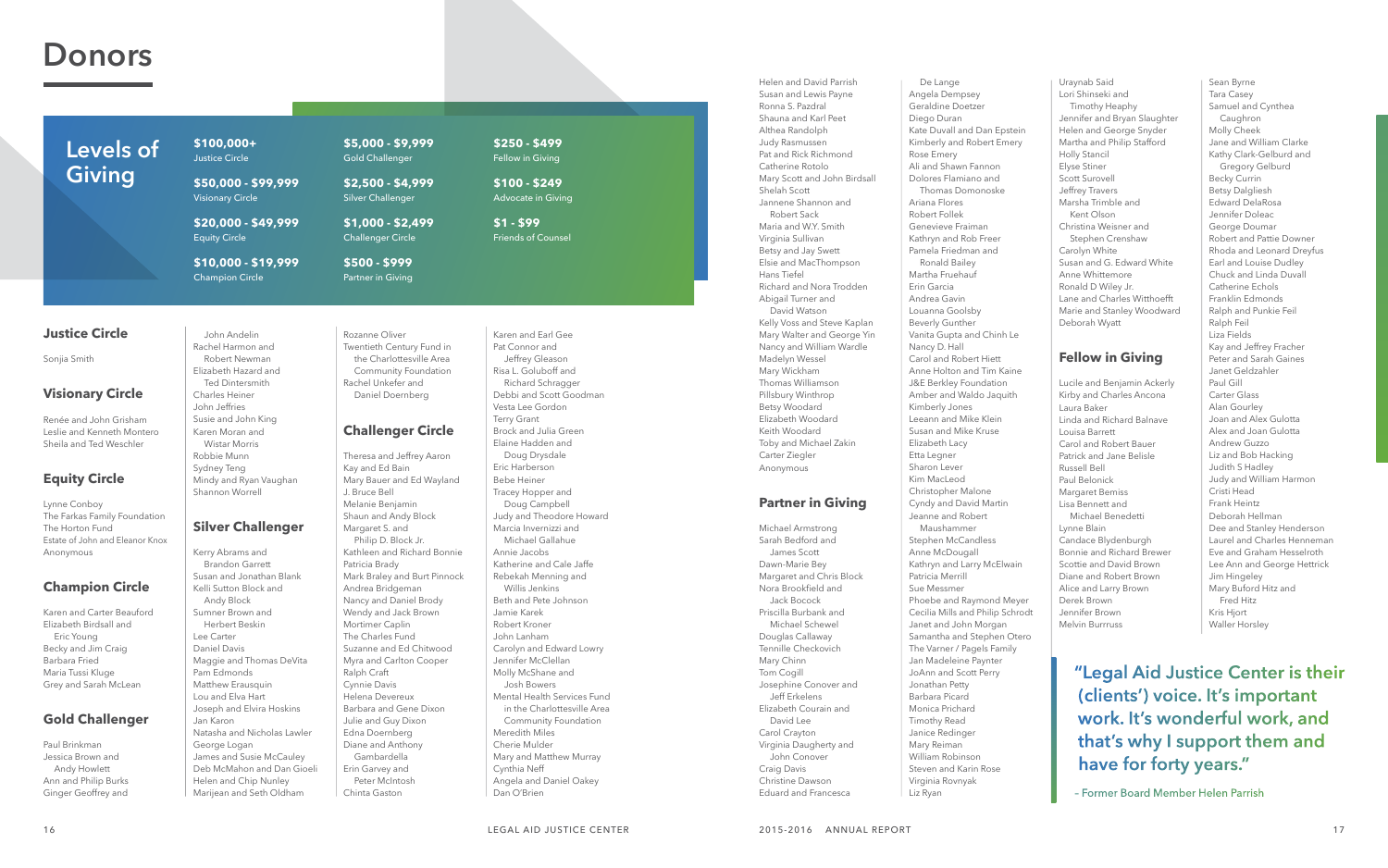Tierney Fairchild Nicole Fedoravicius and Benjamin Kozower Joan Fenton Nancy and Jerald Finch Mary Flood and Charles Salmons Jeffrey Fogel Lauren Foster Kristen Fournier Catherine Fraleigh Melanie Friend Richard Funk Christopher and Pamela Gale Richard and Linda Gary Claire Gastanaga Colleen Gentile Harry and Cynthia Gewanter George and Page Gilliam Victor Glasberg Frances Goldman Edith Good Sara Goodwin Bonnie Gordon John and Christine Gordon Stephanie Grana William Gray William and Antoinette Gray Brian Greene Anne Greenleaf Joseph and Ursula Guerrieri Ross and Nancy Gulotta Anita Gulotta-Connelly and John Connelly Judith Guy John Gwathmey Leroy and Patricia Hamlett Elizabeth Hanes Erin Hapgood Reno Harp Jack and Jo Anne Harris Veronica Harsh and Michael Mallory William and Margaret Harvey

Sheila Haughey and John Snook William Hefty Allison Held Jane Hickey James Hingeley Sharon Hogan Edward and Diane Hogshire Mary Jane Hogue James and Mary Holden Jean Hollings Joel and Eleanor Hoppe Sandra Horowitz Alicia Horst Dr. Sharon L Hostler John and Elizabeth Howard A.E. Dick and Mary Howard Paul and Janet Hubbell Robert and Lucy Huff Charles Hughes Matthew Humphrey Eppa Hunton Thomas Innes Paul Izzo Joan Jay Mary Jessup Joi Jeter Taylor Kelley Johnston Jakarra Jones Charlotte Jones Dan Jordanger Norma Kacen Matthew Kaplan Heather Karp and Ira Herbst Stanley Karson Neal and Lee Kassell Rosemary and Charles Kaut Marion Kelly Timothy Kelsey James and Susan Kepley Art and Sue Keyser Philip and Gail Kiester Edward Kiley Jo Liana and Timothy King

Mary Kirwan Edmund W. and Gail Kitch Karen Kleiber Edgar Kley Sara Kuhn Jane Kusiak Elizabeth and Howard Kutchai Alger Lahood Corinna and John Lain Carol Anne Lajoie Elizabeth Lamb Jo Anne Lamotte and Jim Trousdale Fred Landess Sarah Lanzman Jennifer Lattimore Patricia and J. William Lavelle Kelly Lesperance John and Kay Levy Russ Linden and Jacqueline Lichtman Rebecca Lloyd Don and Valerie Long Nancy Lopez Barbara Lowrey Casey Lucier Kevin Lynch Angela and Nick Lynn Victoria Macmillan Lauren Mahaffey Brenda Mallette Caroline March-Long George Marget Diane McDougall Jennifer McKeever Kathleen McShane Rhonda and David Meadows Paula and Walter Mehring Richard and Elizabeth Merrill Leigh Middleditch Alberto Monteiro Norman Moon Sammie Moshenberg Regina Mullen Langhorne Murray Divani Nadaraja Jim & Willa Neale Harold and Janet Nelson Thanh Nguyen Carol Noggle Jacqueline Nowell Olo Olakanmi and Nicole Dooley Lysandra Pachuta Bertrand Page

Robert Parrish Edward Parsons Cara Pates Christopher and Ashley Peace Peter Perdue Claude Perkins Linda Perriello Clara Joy Perry John and Mary Petersen Bob Petres and Peggy Duvall Peter Pfeiffer Scott and Mary Pinzone Susan Podolsky E. Wayne Powell Brian Pumphrey Colleen Quinn Micahel and Samar Rafeedie Ingrid Ramos Margie and Joseph Rapisarda Karen Raschke and Don Creach Carmine Reale Karen Reifenberger Sharon Rennert Helen and Al Reynolds R.S. Reynolds William and Katherine Richardson Ida Rieley John Ritchie Sean Roach Jana Roemmich Laurie and N. Pendleton Rogers Nancy Rogers Frances Rooney Gilbert and Fannie Rosenthal Heather and Phillip Rowland Liane Rozzell and Linda Kaufman Liane Rozzell Steven and Gail Rubin Mark Rubin and Deborah Oswalt George Rutherglen Stephen and Sargeant David and Allison Saunier Bindy Savedoff Mildred and Raymond Scannell Diane Schettini Charlie Schmidt Ben Schneider Cynthia Schneider Jennifer Schneider Kathryn Schutz Karen Schuyler Robert and Elizabeth Scott Benjamin Seel Susan Seidler and

Mary Huey and Karen Bjorn Linda Hunt Melissa Hunt Ashley Hurst Michael Jones Robley and Jacqueline Jones Alain and Aimee Joyaux Joanne Katsantonis Joe and Mary Jo Kearfott Katie Kellett Kristi Kelly Timothy and Sarah Kelsey Erin and Dave Kershner Edward and Susan Klees Katherine Kline Christopher and Catherine Kramer Diane Krehmeyer Ludwig Kuttner and Beatrix Ost Anna Lawson Megan Leboutillier Manuel Leiva Gail Letts Jocelyn Lewis Dean and Ann Lhospital Allison Linney Lee and Kristan Livingston David and Suzanne Long John Luxton Letty and Robert Macdonald Anna Magee Adrian Manuel Donald and Harriet Marritz Gail and John Marshall Lewis Martin Julie McConnell Christopher McEachran Brian Tully McLaughlin Mary and Daniel Meador

David Melson Charles Meyer Juan Milanes Derry Miller and Eugene Meyung Patrick Miller Michael Milligan John and Linda Monahan Jack Morton Laura Mumm Bruce and James Murray Lynn Myers Sara and Wes Myhre Lindsay Nolting John and Jean Oakey Sandra Pai Roberta and Tom Platts-Mills Emmeline Reeves Carter and Joseph Reid Dick and Christine Reppucci Andrea Roberts Mildred Robinson Robert Rolfe Dennis and Ann Rooker Dan Rosenthal Kristin Sancken Paula and Simon Sandoval-Moshenberg Bob and Marty Sayler Adam Scott Jane Sellers Charles and Julie Seyfarth Shannon Sinclair Allyson Sladic Marcellinus Slag Thomas Slater Maria Soto Ford Stephens Jodie Stevens Emily Stolzenberg

John Stoner David Stucky Nancy Taylor Dorothy and Bill Tompkins Vicki and Jacob Tucker Albert Turnbull Ronald and Lynda Tweel Adrienne Volenik Kevin and Kazuko Wachter Walter and Ruth Wadlington Julia Walker Lisa and Tim Wallace Charles and Susan Weber Nancy Weiss and Carol Wise Leslie and Harvey Wilcox Page and Peggy Williams Barbara Ann Williams and Steven McCallum

Melvin Wilson

#### **Advocate in Giving**

Eleanor Abbot Maureen and Benjamin Ackerly Katherine Acuff and Robert McAdams Canek Aguirre Russell and Sylvia Aiello Michelle Amt Chris Andersen and Fred Shields Ellen and Willie Andersen Mary Anderson Joseph Andino Jean and Ron Andres DeAnna Andrews Desha Armengol Jean and Breck Arrington Frank and Diane Atkinson Marie Coles Baker Saphira Baker and Talbot Brewer Nupur Bal Kathleen Ball Rebecca Barlow Dennis and Nina Barnes Steven Barratt Peter Barrett Charles Barzun Wendy Baucom Steven Beckman Susan Bender Gordon Berne John and Katherine Berry J. Edward Betts Henry and Diane Bisgaier Diane Bisgaier Allida Black

Mary Boltwood Nancy Booker Caroline Bouchard Margaretta Bourgeois Susan Braun Diane Brown Tyler Brown Darryl Brown Dustin Bugg and Kim Wendel Elizabeth Buono Katheryn Burks Cathy Burrier Stephen and Susan Busch Robert and Rose Capon Wendy Carlton and Edward Fowler Blair Carter Anne Casey Lisa Chadderdon Maria and Bob Chapel Dave and Cyndy Chapman Mikhael Charnoff Emily Chewning Barry and Deborah Chlebnikow Kate Collier Thomas and Patricia Connally Mary Connell Julia Connelly Massie Cooper Julia and Richard Crampton Charlotte Crystal Alex Cuff Richard Cullen Pat and Madison Cummings Alexandra Cunningham Alicia Daly Merideth Daly Alicia DeJager Joel and Mary DeJager Richard and Linda DeMong Mary Devine Virginia Diamond Kyung Dickerson Carol Dickinson Jane Dittmar and Frank Squillace Catherine Dixon Al Dougherty and Miriam Bender Jonadell and Mark Dray Paula Dubberly and Abigail Arms Llezelle and Alan Dugger James and Julia Dunstan Janie Eckman Gregory and Margaret Edwards John Evans and Beth Neville Fouad and Sandra Fadil Hugh and Renee Fain



**"What stands out for me as closest to my heart are the clients that we represent. The brave and gutsy things they do to stand up and to fight for justice are really incredible. It's an honor and a privilege to get to do this as our jobs."**

– Executive Director Mary Bauer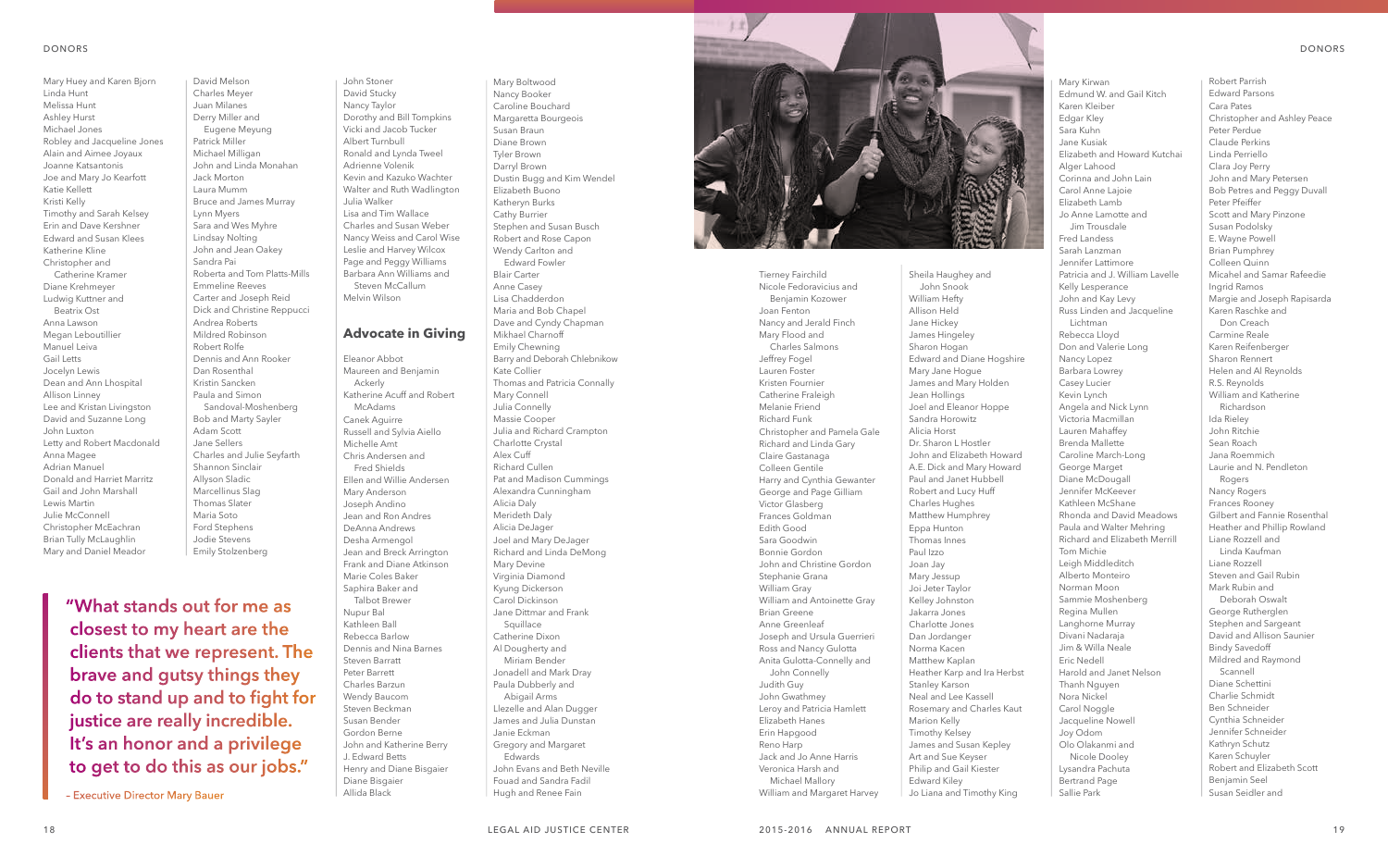Laura Goldblatt Augustus Golden Mary Goldwag Linda Gonder-Frederick and Jeffrey Frederick Nancy B Goodwin Laura Goren Nicole Gorney Robin Gray Charlene Green Jarrod Green Leila Greene Leesa Gregory Brad and Meredith Gunter Ingrid Hakala Meredith Handakas Nadia Harden Michael Harris Kate Hatheway Meredith Hayden Tianying He Julia and Benjamin Hebner Jim Heilman Anne Hemenway Edward Henderson A'Lelia Henry Francie Hiles Peter Hilton Wendy Hirsh Emily Hite Emily Hoard Pam Hockman Kent Holland Steven Holloway Carolyn Holmes Suzette and Willie Holt Mary Horner Abram Hostetter Kristin Hucek William Hunt Carrie Hutnick

William Irwin Caroline Jackson Ann Johnson Robert Johnson and Barbara MacCallum La Monte Jones Nicole Jones Rachel Jordan Stan and Barbara Joynes Donna Kain Ilene Kamsler Josh Kaplowitz Cheryl Kasper Cara Kaufman Kara Kavanagh Colleen Keller Sarah Kelley Mara Kennedy Brad and Sonnia Kesser Bizhan Khodabandeh Wookie Kim Annie Kim Cynthia Kirby Alyssa Kitlas Ann H Kloeckner Frank Knaack Gerry Kruger Cathy Kruzic Peter Kye Jeanette Leisk Sara Lemke-von Ammon Pat and Jessica Levy-Lavelle Valerie L'Herrou Lem, Karen V Lilleleht Peppy Linden Joné Liuzza Anne Lloyd Philip and Lisa Lorish Debra Madere Dea Mahanes Christie Marra

Nicholas Marritz Jack Marshall and Cri Kars-Marshall Michele Mattioli Eleanor May and Mayfield Marietta McCarty Natalie McClearn John and Beverly McCoid Marcia McCree Patricia McGrady Judy McLeod Emily McNally James McReynolds and Pamela Philips Sarah Medley Kelley Milliken Suzanne Mitchell Tamiko Moody Margaret Moore Natalie Morris Dan Moshenberg Nicholas Murphy Carol Murphy Meghan Murray Denise Murray Janet Muse and Robert Walters Virginia and Hamilton Myers Natalee Newfield Millicent Newhouse Mytrang Nguyen Aurora and Maureen Nichols Margaret Novak Kevin Nowaczyk Margaret Oliver Kirsten Olson Brittany Olwine Marybeth Onyeukwu Rosewell Page Kelli Palmer and James Bennett David Parsley Sally Paschal Robert Pates Hillary Patterson Christopher Pena Russell Perry and Jeannette Rosenberg Carla Peterson Bethany Peterson Jacquie and John Pickering Erin Plews-Ogan Karen and Michael Powell Terri and Michael Quinan Soren Rasmussen

James Reyes Paula Rieck Alana and Rhodes Ritenour Sarah Robb Charles Rogers Hannah Rosman Jane Rotch Alison Roussy Maryann Rozzell D. Rubin Diana and Terry Saunders Jean Scanlan Greg and Francisca Schell Robert and Anita Schneider Emily Schorpp Kathleen Schwarz John and Betty Scott Christopher Seelie Maria Selde Jennifer Senator L. Brooke Shepherd Juliana Siconolfi Ted Siedlecki and Aron Teel Guadalupe Silva Krause Al Simmons and Marcia Dickinson Ashley Singletary-Claffee Maria Soto Alexandra Sova Anne Spanos Rachel Sparico Jane Sper John Stack Brendan Staley Terri Steinberg Erin Stencel Emily Stolzenberg Sara Surface Miller and Lee Susen Ellen Susi Paula and Charles Swartz Allison Tait Shannon Taylor Stephen Teipak Lindsay Terrell Michael Tetelman Katie Thomas Anne Thompson Judith Thompson Peter Thompson Brette Throckmorton Frederick Trowbridge Judy Valle Louise Van Horne Stephen Vandivere Brian Vaughan Bryan Vaughan Amy Walters Tina Washington Thomas and Marcail Waskom

Robert Whaley John Shannon Carmelita Shinn Dave Shuster Cynthia Sinchak Anne and Edward Slaughter Ellen and Michael Smith Paul Smith Melody and Louis Snesil Luisa Soaperna Diane and Mike Solatka Shelley Spalding

Steven Springmann Joe and Pam Starsia C. Daniel Stevens Heather Stevenson Lisa Stewart Kristin Streed Betty Strider Robert Stroud Christopher Stroupe Stacy Stunes Edward Summers and Leora Friedberg Glenn and Eva Summers Kathryn Suyes Anne Ternes Sally and George Thomas Larry and Becky Thomas Anderson and Christine Thomson Frank and Tammy Thorp Bill and Ann Threlkeld Jessica Tiller Linda Tissiere J. T. Tokarz Dianne Torresen DeeDee Tostanoski Christopher Trible Sharon Tropf Carol and Robert Troxell

Betsy and Chip Tucker Robin Vance Jennifer Varughese D. Cabell Vest Laura Vik Alice Wachter Leslie Walker Harold and Jennifer Ward Harry Warthen David and Bitsy Waters Frederick Watson Jr. Jo Watts

Robert and Mary Beth Webb James and Rosann Weinberg Jacob Weintraub Susan White Thomas and Maria White Camden Whitehead and Mimi Sadler Crista Whitman Gantz Bernard Whitsett, II William Wilkinson Fielding Williams Karen Williams Stirling and Jane Williamson Tracy Howe Wispelwey Erin Witte Carol and Thomas Wolf Janet Yance Barbara Ziony Anonymous

#### **Friends of Counsel**

Paige Abernathy Janet Adamski Kara Aiello Carolyn Aiken Laura Aimone Miriam Airington Grace Alexander Addie Alexander Carol Alexander Katie Ali Amanda Andere Allison Anderson Karen Laura Anderson Mary and Edward Anderson Liz Arana Betty Arkell Elizabeth Arledge Gail Arnall Sandra Avant Mary Jo and Carlos Ayers Beryl and John Ball Beverly Ball James Barns Alice Barrett Thea Barron Michelle Beck Blair Bedinger Anne Benham Christa Bennett Martha Bergmark Billie Best Doris Boehling Karen and Warren Boeschenstein Laura Ann Booberg Corey Booker Janet Borges Stephanie Boutsicaris Roger Bowers Adam Bradley Carolyn and Mark Brandt Carol Breit William R. Brew Melissa Brooks David Brown Cheryl Brunk and John Hanger David and Delores Brush Don Burns Lee and Dorothy Byrd Dora Callahan Marisa Callan Robert T. and Joan G. Canevari Jonathan and Alice Cannon Mary Caperton Suzanne Carley Sara Chang David Charin Jessica Childress Angela Ciolfi and Jeff Barratt Elise Cleva Mary Ann Coffey and Murphy Moss Mattie Cohan Erin Collins

Holly Coy Penn Crawford Gloria Crook Whitman and Joy Cross Liz Crotty William Crowder and Lorna Gerome-Crowder Cecilia Cuadra Susan Cunningham Mary Daly Ralph and Charlotte Dammann Linda David Robbi Davis Amy and Edward Davis Ashley Davis Gail Deady Katie Deal Carol Dehart Katherine DeLuca Dawn DiBenedetto Jackie DiLauro Virginia Dimasi Karl and Pamela Doss Emily Dreyfus and Neal Walters Lawson and Suzanne Drinkard Richard and Sue Drumm Alanna Duckett Florence Dunn Magali Duzant Carolyn Dykstra Keith Ellery Bart Elmore Walter Emroch Dennis and Sandra Erksa Naomi Faust Charles Foley Carroll Foley Katrina Fontenla Rebecca Foster Melvin Foster Diana Foster-Jones and Tom Jones Katie Fourmy LaVern Frazier Leigh and Tim Freilich Nancy Freytes Elizabeth Fuchs Jill Gajarsky Sandra Galey Diane Ganiere and Ronald Meyer Gay Gardner Virginia Germino Ani Gevorkian Grace Giras Kathleen Glenn-Matthews and Peter Matthews Aleida Goetchius

**"LAJC is able to use a variety of strategies because of its financial independence to get at the root of some of these problems in a way that other organizations cannot."**

– Board Member Herb Beskin

**"LAJC is a constant and consistent voice for justice. No one else fills this role so well. The government has to moderate passions. Politics represents self-interest. Legal Aid serves as a practiced and moral guide."** 

– Advisory Council and Former Staff John Conover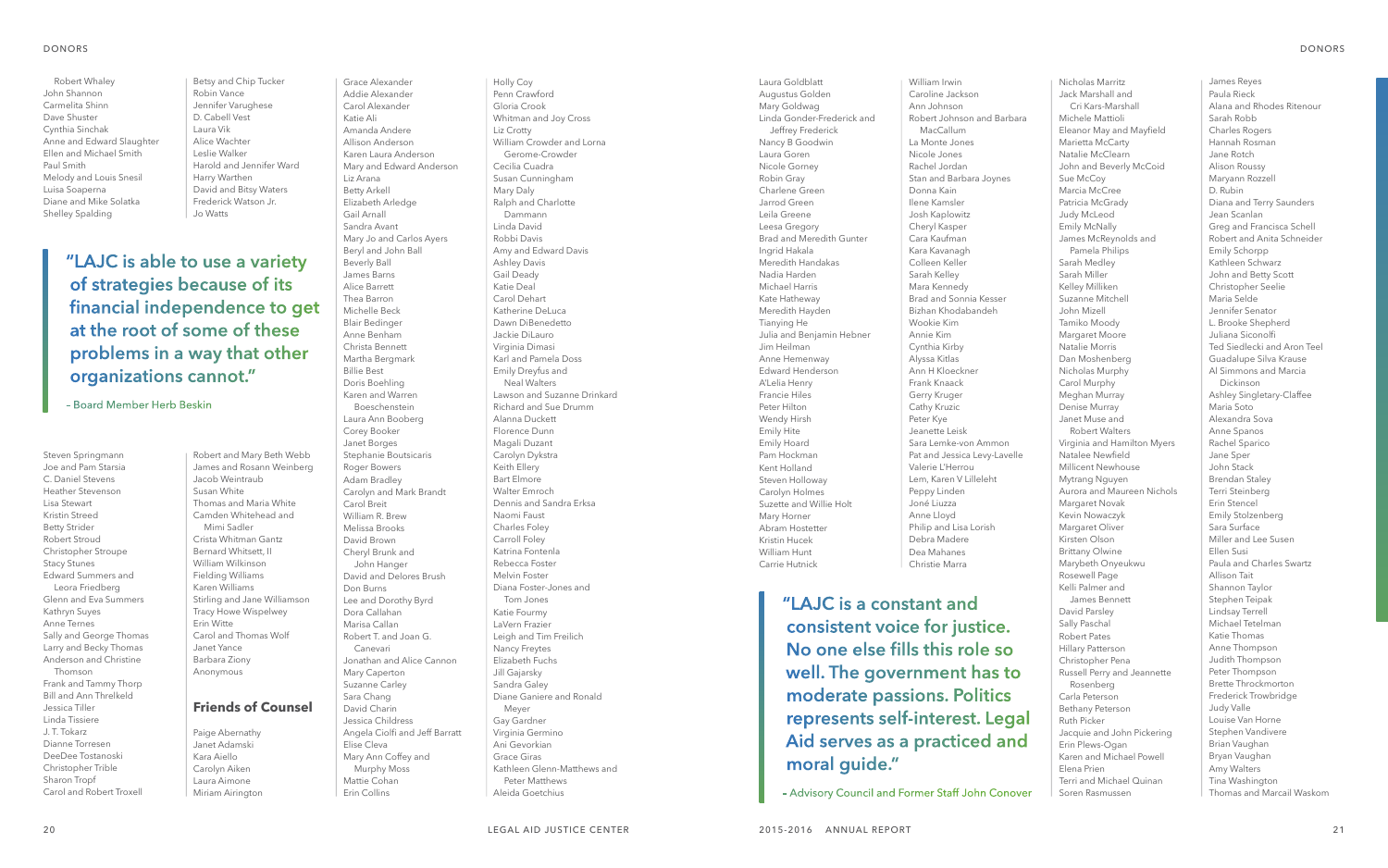Jessica Weare Beth Wederbrook Lynne Weikart Ellen Wessel Meghan and Kevin White Jane Whitworth Eugene and Lorraine Williams Lloyd and Margaret Willis Andy Wilson and Evelyn Edson Anne Wilson Lauren Wood Amy Woolard Marcia Wright Ivan Yacub Michael Yarbrough Joshua Yates Kristin Yavorsky Mary Anne and Yergovich Gina Young Victoria Young Emerald Young Laura Young Hannah Zachman Mary Zimmerman Anonymous

#### **In honor**

**Edgar Aranda** *Russell and Sylvia Aiello*

**Jeff Barratt** *Steven Barratt*

**Mary Bauer** *Mary Boltwood Patricia Brady*

**Robert "Bob" Bayer** *Margaret Oliver*

**Herbert Beskin** *John Lanham*

**Jonathan Blank** *Sara Kuhn*

**Andy and Kelli Block** *Signature Financial Management*

**Lewis T. Booker** *Nancy Booker*

**Nicole Brakstad** *Patricia Turner*

**Mark Braley** *Margaret Bemiss*

**Ann Burks** *Jean and Breck Arrington*

**Kathleen Caldwell** *Susan Bender Christine Dawson*

**Doug Campbell** *Frank Heintz*

**Virginia Carrington** *Wlliam Harris*

**Dejah Carter** *Chinta Gaston*

**Tara Casey** *Margaret Bacigal Karen Raschke and Don Creach*

**JustChildren** *Kristin Sancken*

**Angela Ciolfi** *Steven Barratt*

**Eugenia Lynne & Duke Conboy** *Anne Tilney*

**Joey Conover** *Cara Pates*

**all the unjustly "convicted"** *Pat and Madison Cummings*

**Julie Correll** *Chinta Gaston*

**Ezra and Sylvie Dow** *Anne Casey*

**Emily Dreyfus** *Edith Good*

**Kate Duvall** *Chuck and Linda Duvall*

**April Fletcher** *Anne Benham* **Melvin Foster**

*La Familia Franco-Aguilar Mary Boltwood*

**John Gordon** *Megan Leboutillier*

**Robert Grey** *Karen Raschke and Don Creach*

**Alex Gulotta** *Mary and Matthew Murray Robert and Elizabeth Scott*

**Holly Hilton** *Jessica Tiller*

**The hopeless—give them hope** *Dawn DiBenedetto*

**Tracey Hopper** *Sharon Hogan*

*Stacy Stunes* **Andrew Howlett** *Robert and Diane Brown*

**Honorable Fredrick W. Invernizzi**

*Michael Gallahue and Marcia Invernizzi*

**Marijean Jaggers** *Melanie Benjamin*

**John M. Oakey, Jr.** *Leigh Farmer Barbara Ann Williams and Steven McCallum*

**Justice** *Pat and Madison Cummings*

**Marina Kharitonova** *Robin Gray*

**Jan & Elizabeth Lodal** *Gail and John Marshall*

**John Loehr** *Chinta Gaston*

**Lauren Harsh-Mallory** *Veronica Harsh and Michael Mallory*

**Nick Marritz** *Magali Duzant Donald and Harriet Marritz*

**Delegate Jennifer McClellan** *Anonymous*

**Henry McLaughlin** *Jean and Breck Arrington Virginia and Hamilton Myers*

**Jamie McReynolds** *James McReynolds and Pamela Philips*

**Molly McShane** *Kathleen McShane*

**Daisy and David Moga** *Richard and Bonnie Brewer*

**Liz Moore** *Jean Scanlan*

**Dawson Morton** *Jack Morton, Kenneth White and Friends*

**Simon Sandoval-Moshenberg** *Victor Glasberg Michael Yarbrough*

#### DONORS

**Stephen Northup** *Jo Liana and Timothy King*

**Tim Nowaczyk** *Keith Ellery*

**The Greenville-Weston High School Class of 2010** *Laura Goldblatt*

**Ed and Lee-Lee Olwine** *Brittany Olwine*

**Louise Phelen** *Chinta Gaston*

**Valerie Polanski** *Alexandra Sova*

**Christianne Quieroz** *Tracy Howe Wispelwey*

**Stacie Reid** *Betty Strider*

**My Beloved Charlottesville Community Rights** *Emaad Abdel-Rahman and Aliaa Khidr*

**Dr. James Roche** *Harriet Noble*

**Kim Rolla** *Christopher Seelie*

**Liane Rozzell** *Maryann Rozzell*

**Nate Treadwell-Schuster** *Anne Greenleaf*

**Bryan Slaughter** *Edna Doernberg*

**Emiily Smith** *Fitzgerald Foundation for Children*

**Emily Moore Smith** *Betty Arkell*

**Fresh Start Breakfast Client Speakers** *Beth and Pete Johnson*

**LAJC Northern Virginia staff** *Nancy D. Hall*

**Joanna L. Suyes** *Kathryn Suyes*

**Abigail Turner** *Punkie and Ralph Feil Susan Seidler and Robert Whaley*

**Dr. Peyton Weary** *Mark and Carolyn Brandt*

**Elizabeth Woodard** *Lloyd and Margaret Willis*

**George Hettrick's lifetime of service to pro bono legal work** *Dan Rosenthal*

**Jessica Wright** *Katrina Fontenla*

#### **In memory**

**Bill Anderson** *Sarah Lanzman*

**Ginger Barber** *Liz and Bob Hacking*

**Julian Bond** *Tussi Kluge*

**Ruth Caplin** *Caplin Foundation*

**John Ciolfi**

*Bad Ems Alumni Golf Association Steven Barratt*

*Susan Braun Carroll Foley Charles Foley*

*Brenda Mallette Rhonda and David Meadows Carol Murphy Margaret Novak*

**Mary Ann and Bill Elwood** *Jean and Ron Andres Jeff and Linda Sobel*

**Francis Fife**

*Mary Jo and Carlos Ayers*

**Jane and Gene Foster** *Rebecca Foster*

**John Gordon** *Virginia Dimasi*

**Victoria Hernandez** *Guadalupe Silva Krause*

**The Honorable Fredrick W. Invernizzi** *Michael Gallahue and Marcia Invernizzi*

**Gary E. Legner** *Etta Legner*

**Joan Lewis** *Jocelyn Lewis*

**William Parkinson** *R. Shawn Majette*

**Carmela and Charles S. Rotolo** *Catherine Rotolo*

**Grandma Louise Ruffin** *Mark Braley and Burt Pinnock*

**Louise Ruffin** *Camden Whitehead and Mimi Sadler*

**Bob Shephard** *Marion Kelly*

**Emily Moore Smith**

*Betty Arkell*

*Sandra Galey Nancy B Goodwin Meredith Hayden Wendy Hirsh Sandra Horowitz*

*Ilene Kamsler Cathy Kruzic Rebecca Lloyd Stephen McCandless Marietta McCarty Patrick Miller*



*Kelley Milliken Suzanne Mitchell Sherman & Howard, LLC Carmelita Shinn Paul Smith Glenn and Eva Summers Gina Young*

**Grace Tinsley** *Robert M. and Mary Hayes Suzette and Willie Holt*

**Richard Wyatt** *Deborah Wyatt*

#### **CORPORATIONS AND LAW FIRMS**

**Justice Circle** Wiley Rein LLP

**Equity Circle** Clachan Properties, LLC Hunton & Williams LLP McGuireWoods LLP

#### **Gold Challenger**

Covington & Burling LLP Harvest Moon Jefferson Area Board for Aging Kelly & Crandall PLC McCallum & Kudravetz, P.C. MichieHamlet Morrison & Foerster LLP

#### DONORS

**probably the planet's coolest,** 

**"We have the coolest, donors and volunteers, so if you really want to be part of an "in" crowd, join us. Make a donation and be a part of the fight for justice."**

– Advisory Council Member Cynthia Neff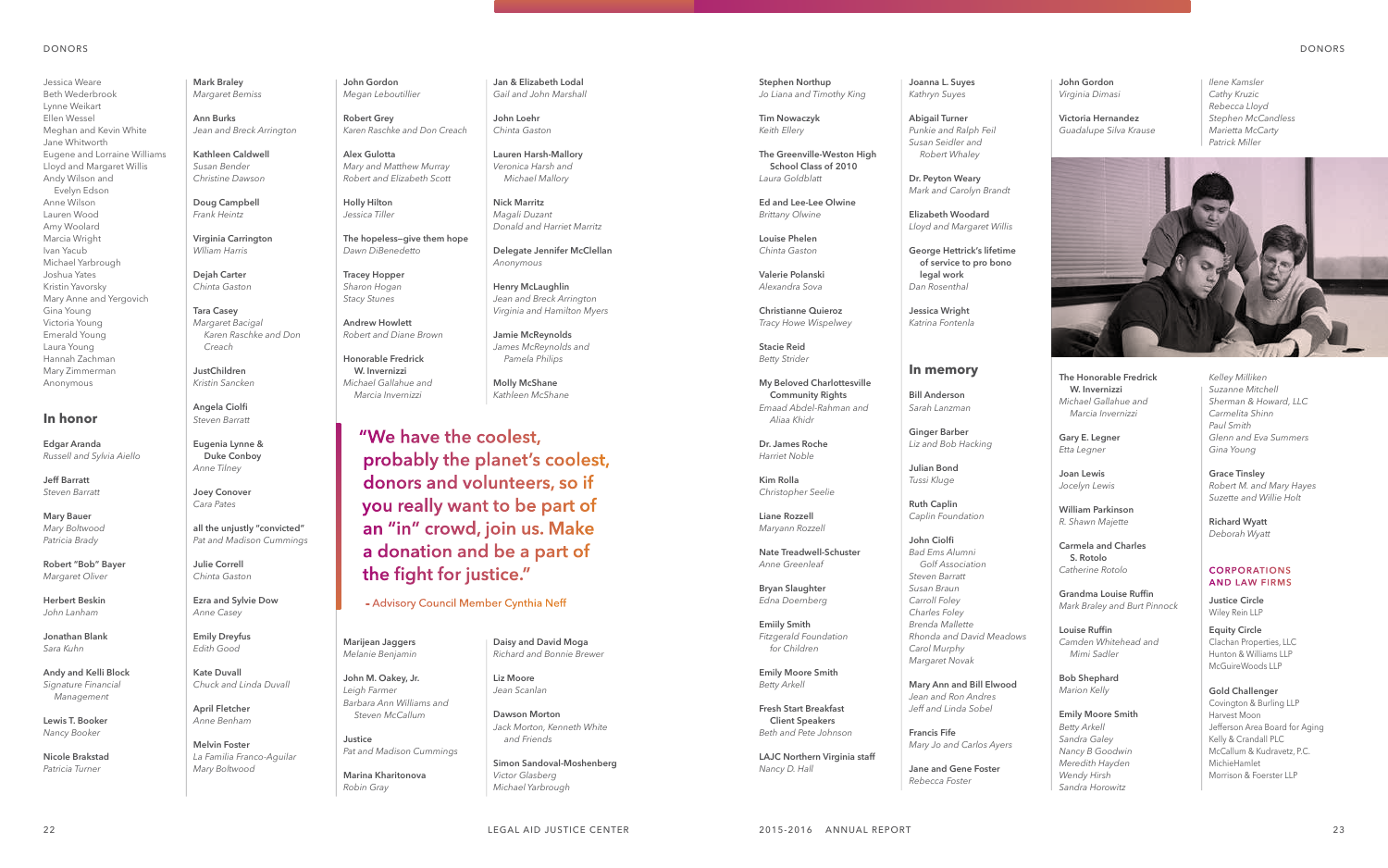## **Board of Directors, Advisors & Staff**

#### **Board of Directors**

Eva Anthony Herbert L. Beskin Irving M. Blank Jonathan T. Blank Josh Bowers Sean P. Byrne Dora Callahan Earl J. Gee Deirdre Gilmore D. Brock Green Cora Hayes Tracey C. Hopper Marijean Oldham Harry "Pete" M. Johnson III Joy Johnson Heather Lockerman James A. McCauley Juan E. Milanes Lonnie "Chip" D. Nunley III Tracy L. Owens Charles K. Seyfarth Christopher E. Trible Tina Washington

#### **Charlottesville Advisory Council**

Ed Bain Jr. Melanie Benjamin Herbert L. Beskin Jonathan T. Blank Alan Cohn John Conover Llezelle Dugger Kathryn Duvall Kimberly Emery D. Brock Green Laurel Reiman Henneman Tracey C. Hopper Elvira Tate Hoskins Dean Lhospital Edward Lowry Peter McIntosh Deb McMahon

#### Molly McShane Wes Myhre Cynthia Neff Marijean Oldham Rozanne Oliver Rick Richmond Bryan Slaughter Valarie Tutuh Elizabeth Woodard

#### **Richmond Advisory Council**

Ann T. Burks Tara Casey Tennille Checkovich Angela Dempsey Eppa Hunton VI Harry "Pete" M. Johnson III Mary Lawson Suzanne Long Joel R. McClellan Martin Mooradian Mary Napier Lonnie "Chip" D. Nunley III Elisabeth Rigsby Jana Roemmich

#### **Northern Virginia Advisory Council**

Elizabeth Arledge Paul Brinkman Ofelia Calderon Jessica Childress Ariana Flores Ted Howard Andrew Howlett Kristi Kelly Marcia Maack Juan Milanes William Reichhardt Kelly Voss

#### **Legal Aid Justice Center Staff**

# **LEADERSHIP** *JustChildren Operations Richmond Office Justice Program*



Mary Bauer, *Executive Director* Edgar Aranda-Yanoc, *Senior Lead Organizer, Immigrant Advocacy Program* Lisa Bennett, *Senior Attorney, JustChildren Program* Brenda Castañeda, *Legal Director, Economic Justice*  Angela Ciolfi, *Director of Litigation and Advocacy* Rachael Deane, *Legal Director,*  Dan Epstein, *Director of*  Sylvia Jones, *Managing Attorney,*  Adeola Ogunkeyede, *Legal Director, Civil Rights & Racial*  Elaine Poon, *Managing Attorney, Charlottesville Office* Hallie Ryan, *Managing Attorney, Northern Virginia Office* Simon Y. Sandoval-Moshenberg, *Legal Director, Immigrant* 

*Advocacy Program* Tim Wallace, *Director of Development* **CHARLOTTESVILLE** Mary Frances Charlton, *Attorney* Tanishka Cruz, *Attorney* Emily Dreyfus, *Community Organizer* Libby Fulcher, *Legal Assistant* Megan Gildea, C*hief Development Officer* Margaret Hennessy, *Virginia Justice* Rachel McFarland, *Attorney* Liz Moore, *Paralegal* Mario Salas, *Attorney* Deana Sharuk, *Attorney* Effie Smith, *Community Organizer*

Abigail Turner, *Of Counsel* Amy Walters, *Attorney* Amy Woolard, *Policy Coordinator, Attorney* Jason Yarashes, *Attorney*

#### **RICHMOND**

James Braxton, *Community Organizer* Mara Casseday, *Fellow, Americorps, Equal Justice* Gloria Crook, *Legal Assistant* Gladys Garcia, *Paralegal* Rebecca Keel, *Community Organizer* Patrick Levy-Lavelle, *Attorney* Tonya Osinkosky, *Community Organizer* Kim Rolla, *Attorney* Marcel Slag, *Senior Attorney* Valerie Slater, *Attorney* Phil Storey, *Attorney* Megan Watkins, *Powell Fellow/ Attorney* Jessica Wright, *Chief Development Officer* Maggie Yates, *Equal Justice Works Fellow/Attorney*

#### **NORTHERN VIRGINIA**

 $Art 180$ Charlottesville-Albemarle Bar Association Central Virginia Legal Aid Society Equal Justice America Institute of International Education Jefferson Area Board of Aging Legal Services Corporation of Virginia NAACP Legal Defense and Education Fund University of Virginia Batten School of Leadership & Public Policy University of Virginia School of Law Virginia Interfaith Center for Public Policy Virginia Civic Engagement Table Virginia Poverty Law Center

Karina Arango, *Legal Assistant* Arnoldo Borja, *Community Organizer* Kristin Donovan, *Equal Justice Works Fellow/Attorney* Krupskaya Elliot, *Community Organizer* Sophia Gregg, *Attorney* Nicholas Marritz, *Attorney* Rachel Nadas, *Kelly & Crandall Consumer Fellow* Nady Peralta, *Attorney* Claudia Quevedo, *Community Organizer* Contessa Riggs, *Chief Development Officer* Becky Wolozin, *Equal Justice* 

#### **Silver Challenger** Crowell & Moring LLP

ExxonMobil Foundation Goulston & Storrs PC Morin & Barkley LLP Quinn Emanuel Foundation Wade Grimes Friedman Meinken & Leischner PLLC Unitarian Universalist Church of Arlington

#### **Challenger Circle**

ACE Contracting, Inc. Boyle, Bain, Reback & Slayton Law Office of Patricia Brady Calderon Seguin PLC Capital One Services, LLC Henson Pachuta & Kammerman, PLIC Family Law Offices of Tracey C. Hopper, LLC James & Hoffman, P.C. Jones & Green, LLP

The Kiwanis Foundation of Arlington Litle River United Church of Christ MartinWren, P.C. Miller & Chevalier Chartered The Paramount Theater Pillsbury Winthrop Shaw Pitman LLP Quantitative Investment Management Fund Walsh, Colucci, Lubeley & Walsh PC Walters & Mason Retail, Inc. **Partner in Giving** Altria

Cal Financial Group Household Cantor, Stoneburner, Ford, Grana & Buckner Hardywood Brewery

Harman Claytor Corrigan & Wellman, P.C. McDermot Will & Emery Charitable Foundation Williams Mullen Picard Rowe & Rosen, PLC Shenandoah Joe Coffee Roasters Troutman Sanders LLP

#### **Fellow in Giving**

Blue Ridge Title Company Cuthbert Law Offices Davidson & Kitzmann, PLC GGL Law Firm Law Office of Christopher K. Peace, PLLC Raynor & Farmer P.C. Law Offices of Christopher J. Smith, PC Sole Proprietors Band Tremblay & Smith, PLLC

#### **Advocate in Giving**

Bad Ems Alumni Golf Association Blessinger Legal PLLC Delta Kappa Gamma Society Freed & Shepherd, P.C. Futurelaw, LLC Kardinal Hall ParisBlank, LLP People Places, Inc. Sherman & Howard, L.L.C. Signature Financial Management, Inc. St. Gabriel's Episcopal Church The Witmeyer Law Firm, P.C. Wolf Run Foundation, Inc Yacub Law Offices

#### **Friends of Counsel**

Family Law Associates of Richmond, P.C. Virginia Retired Teachers Association The Warren Firm, PLLC

#### **FOUNDATIONS**

Adiuvans Relief Fund Bama Works Fund of Dave Matthews Band in Charlottesville Area Community Foundation Herb Block Foundation Morris & Gwendolyn Cafritz Foundation The Cameron Foundation Charlottesville Area Community Foundation Arlington Community Foundation

The Community Foundation Serving Richmond and Central Virginia Consumer Health Foundation The Impact Fund The Jenkins Foundation The K Foundation Greater Washington Community Foundation The Memorial Foundation for Children Eugene & Agnes E. Meyer Foundation New Venture Fund Perry Foundation Robins Foundation Salesforce.org

#### **PARTNERS**

#### **GOVERNMENT**

City of Charlottesville City of Colonial Heights City of Petersburg County of Albemarle County of Arlington County of Dinwiddie County of Fairfax County of Fluvanna County of New Kent New Kent County County of Surry United States Department of Labor—Occupational Safety and Health Administration

**"I want to take this moment to say thank you LAJC for all the work you've done. Continue doing what you're doing, and thanks for being in the struggle with us."**

– Board Member Joy Johnson